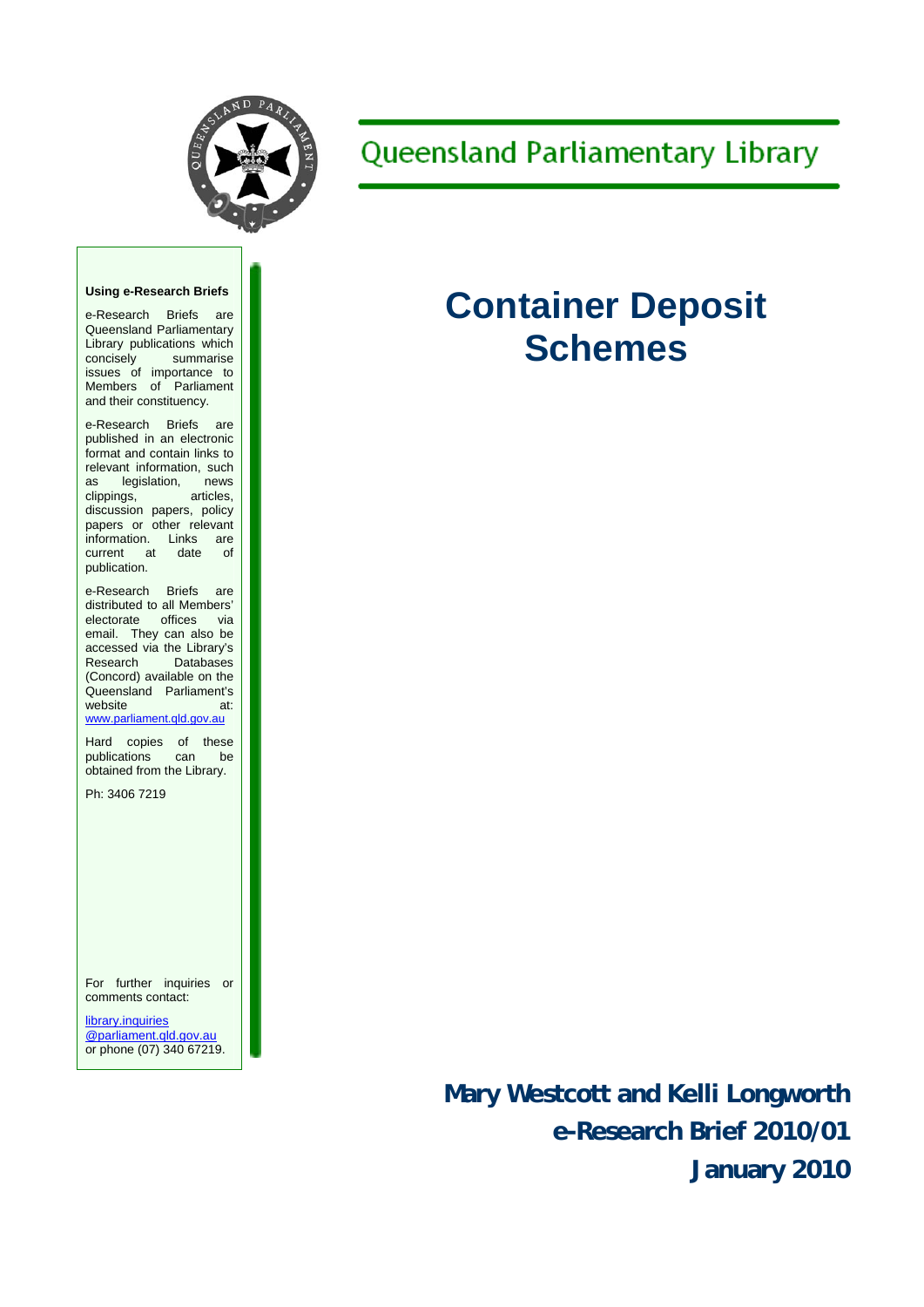Research Publications are compiled for Members of the Queensland Parliament, for use in parliamentary debates and for related parliamentary purposes. Information in publications is current to the date of publication. Information on legislation, case law or legal policy issues does not constitute legal advice.

Research Publications on Bills reflect the legislation as introduced and should not be considered complete guides to the legislation. To determine whether a Bill has been enacted, or whether amendments have been made to a Bill during consideration in detail, the Queensland Legislation Annotations, prepared by the Office of the Queensland Parliamentary Counsel, or the Bills Update, produced by the Table Office of the Queensland Parliament, should be consulted. Readers should also refer to the relevant Alert Digest of the Scrutiny of Legislation Committee of the Queensland Parliament at: [www.parliament.qld.gov.au/SLC](http://www.parliament.qld.gov.au/SLC)

## **© Queensland Parliamentary Library, 2011**

Copyright protects this publication. Except for purposes permitted by the Copyright Act 1968, reproduction by whatever means is prohibited, other than by Members of the Queensland Parliament in the course of their official duties, without the prior written permission of the Clerk of the Parliament on behalf of the Parliament of Queensland.

Inquiries should be addressed to:

Ms Karen Sampford Team Leader, General Distribution Research Team Research and Information Service Queensland Parliamentary Library Parliament House George Street, Brisbane QLD 4000

Tel: (07) 3406 7116 Email: [Karen.Sampford@parliament.qld.gov.au](mailto:Karen.Sampford@parliament.qld.gov.au)

Information about Research Publications can be found on the Internet at:

[www.parliament.qld.gov.au/publications](http://www.parliament.qld.gov.au/publications)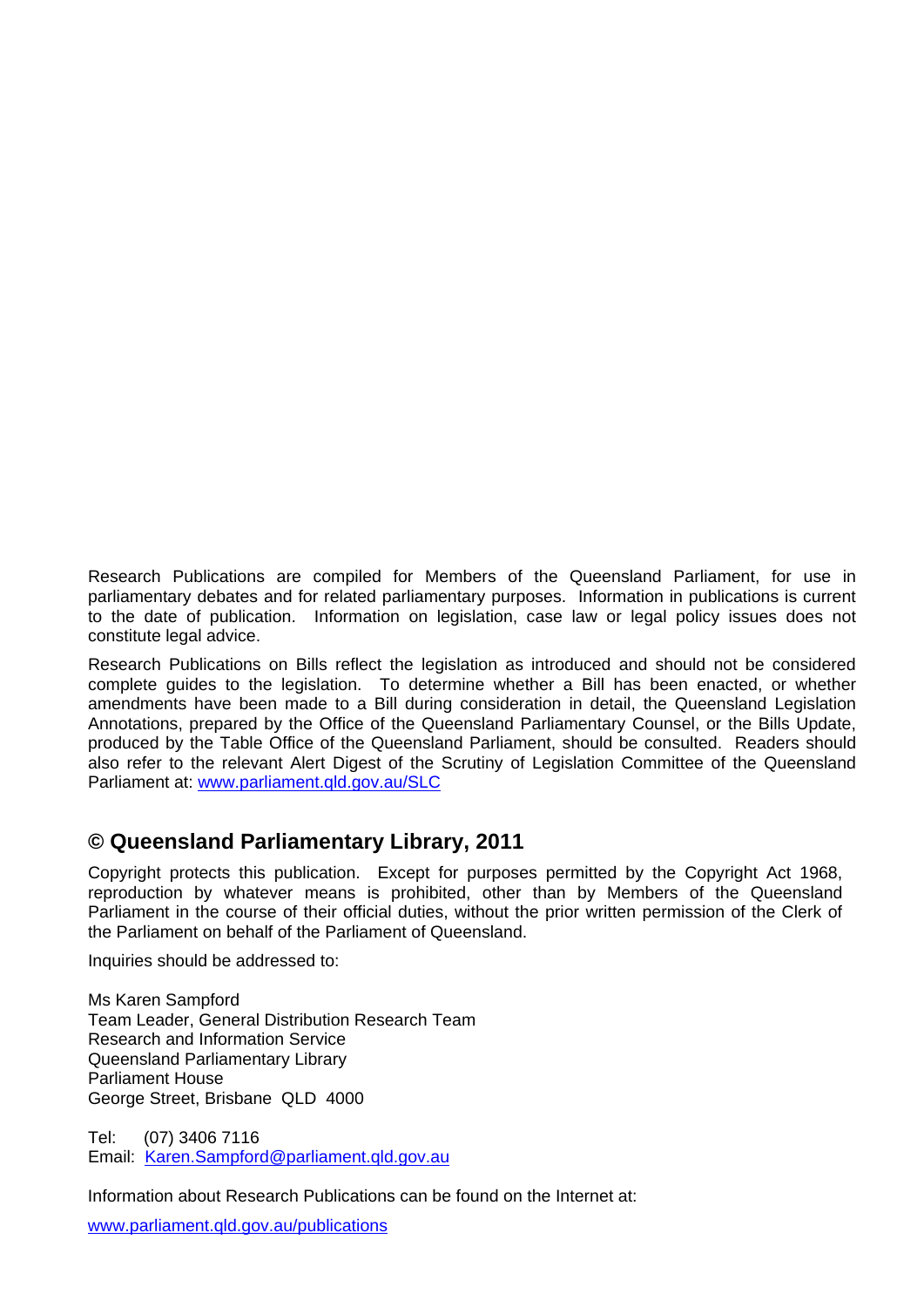## **CONTENTS**

| The National Environment Protection Measure (NEPM) for Used Packaging Materials3               |  |
|------------------------------------------------------------------------------------------------|--|
|                                                                                                |  |
|                                                                                                |  |
| The Environment Protection (Beverage Container Deposit and Recovery Scheme) Bill 2009 (Cth)  4 |  |
|                                                                                                |  |
|                                                                                                |  |
|                                                                                                |  |
|                                                                                                |  |
|                                                                                                |  |
|                                                                                                |  |
|                                                                                                |  |
|                                                                                                |  |
|                                                                                                |  |
|                                                                                                |  |
|                                                                                                |  |
|                                                                                                |  |
|                                                                                                |  |
|                                                                                                |  |
|                                                                                                |  |
|                                                                                                |  |
|                                                                                                |  |
|                                                                                                |  |
|                                                                                                |  |
|                                                                                                |  |
|                                                                                                |  |
|                                                                                                |  |
|                                                                                                |  |
|                                                                                                |  |
|                                                                                                |  |
|                                                                                                |  |
|                                                                                                |  |
|                                                                                                |  |
|                                                                                                |  |
|                                                                                                |  |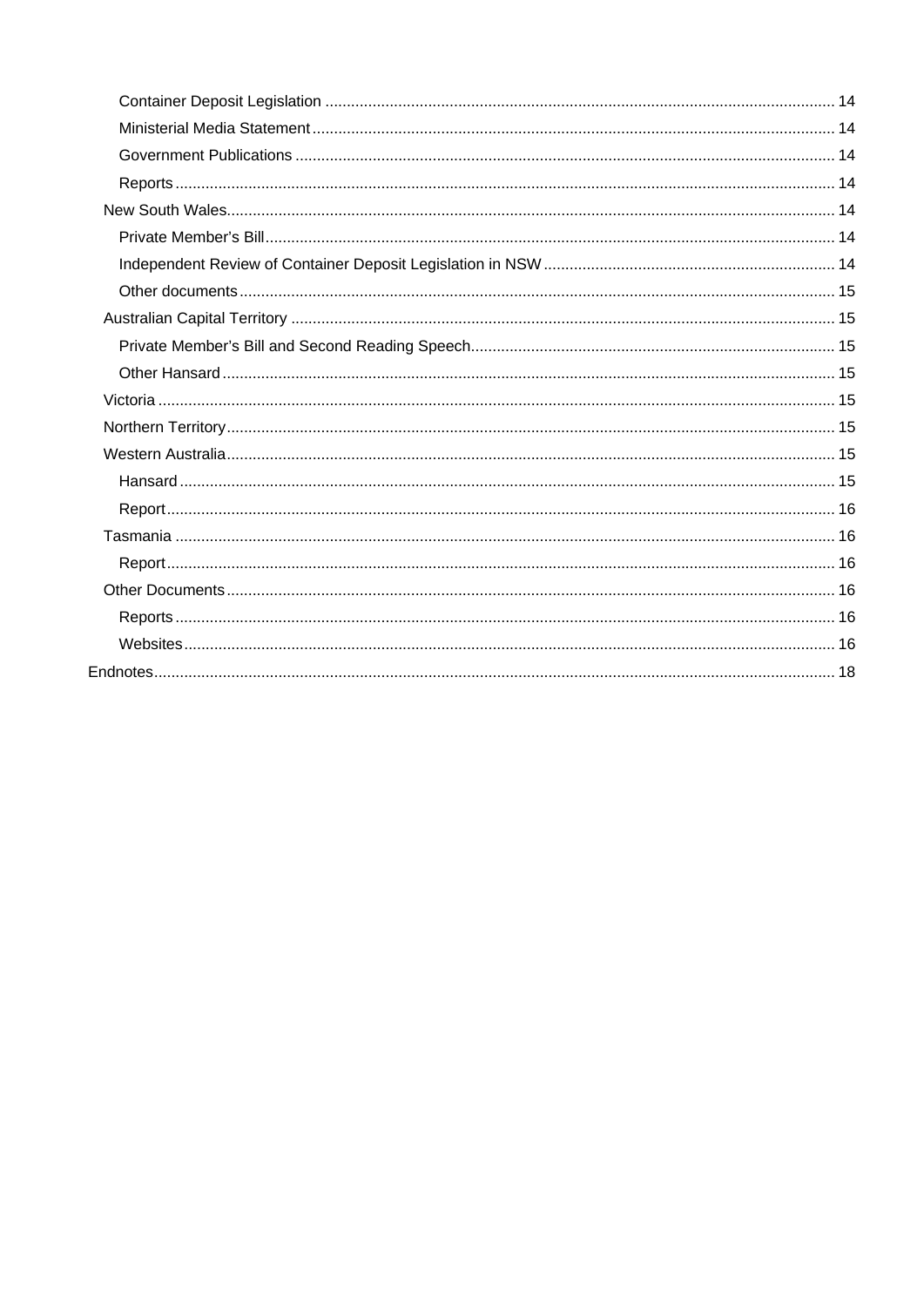## <span id="page-4-0"></span>**INTRODUCTION**

South Australia's container deposit legislation (CDL) has been cited by some as an example of a successful policy that should be replicated elsewhere.<sup>[1](#page-21-1)</sup> It has been [estimated](http://www.abc.net.au/7.30/content/2008/s2287158.htm) that South Australia recycles about 70 – 80 per cent of its beverage containers, while the other Australian states and territories recycle about 40 per cent. There is also anecdotal evidence that, as a result of the CDL, there is less litter in South Australia than in the other states and territories.<sup>[2](#page-21-2)</sup> Over the years there have been numerous proposals to introduce CDL in other Australian states and territories, including a number of private members' bills introduced at the Commonwealth and state levels. However, most of these bills have either been negatived or lapsed, or have been rejected on constitutional grounds. Thus, South Australia still remains the only Australian jurisdiction with a container deposit scheme.

The possible introduction of a national container deposit scheme has been one of the initiatives under discussion by the [Environment Protection and Heritage Council](http://www.ephc.gov.au/) (EPHC), a national body mostly comprised of federal, state and territory Environment Ministers. At the most recent meeting of the EPHC held in November, 2009, the preliminary findings of a community attitudes survey on a container deposit scheme were considered. The next steps for the EPHC, due to meet again in June 2010, are to consider the final report of this survey. Depending on community enthusiasm for the concept, the EPHC will embark on a comparison of a container deposit scheme with alternative options before concluding how best to proceed.

This e-Research Brief explains how container deposit schemes operate, examines the South Australian container deposit scheme, outlines the various private members' bills at both the Commonwealth and state levels which propose to introduce container deposit schemes, briefly discusses the current position in each Australian jurisdiction with respect to introducing container deposit schemes, describes reverse vending machines, and lists the pros and cons of container deposit schemes. This paper also provides numerous links to legislation, articles and reports. Information in this e-Research Brief is current to 7 December 2009.

## <span id="page-4-1"></span>**WHAT IS A CONTAINER DEPOSIT SCHEME?**

A container deposit scheme involves a consumer paying a deposit of, say, 10c,<sup>[5](#page-21-5)</sup> on a beverage container at the time of purchase and later redeeming the deposit from a beverage container collector (possibly a retailer or the operator of a collection depot) by surrendering the beverage container when it is empty.

## <span id="page-4-2"></span>**SOUTH AUSTRALIA'S CONTAINER DEPOSIT LEGISLATION**

In 1975, the South Australian Parliament passed their CDL (the *Beverage Container Act 1975* (SA)).<sup>[6](#page-21-6)</sup> The Act established the legislative framework for the beverage container deposit refund scheme that came into force in 19[7](#page-21-7)7. The aim of introducing the legislation was to reduce the amount of litter in the state.<sup>7</sup> The introduction of the container deposit scheme was recently described by the Hon Mike Rann MP, Premier of South Australia,<sup>[8](#page-21-8)</sup> as "absolutely incredibly controversial and bitterly fought by various producers".<sup>[9](#page-21-9)</sup> The Hon John Hill MP, the South Australian Minister for Health,<sup>[10](#page-21-10)</sup> elaborated:<sup>11</sup>

… small business was opposed to it; the breweries were opposed to it; the retail industry was opposed to it; the canneries were opposed to it …

It was going to be the end of civilisation. … Of course after the event, it then proves not to have been the case, and this initiative remains a great success.

…

By putting a 5c refund value on each drink bottle and can, this state recycles up to 90 per cent of drink containers while other states are well below 40 per cent. Up to 420 million containers are returned to South Australian recyclers each year, and this has been of enormous environmental benefit to our state. In addition, for more than 30 years, the scheme has helped community clubs and charities to raise money for projects.

The 420 million containers that are collected by recyclers in South Australia [comprise](http://www.ministers.sa.gov.au/news.php?id=2757) 140 million glass bottles, 168 million cans, 92 million PET bottles and 20 million fruit drink and flavoured milk cartons. A [survey](http://www.bottlebill.org/assets/pdfs/legis/world/australia/SA-2003-CDLacceptance.pdf) on community awareness and acceptance of container deposit legislation conducted in South Australia in 2004 found that 92 per cent of respondents supported the CDL scheme (p 2).

In 2000, the South Australian Environment Protection Authority published a [report](http://epanote2.epa.vic.gov.au/EPA/publications.nsf/515bc2fde7bf93f44a2565b6001ee896/6d91a8a4c77802deca256cc4000f5cc1/$FILE/883.pdf) prepared by consultants on the economic and environmental impacts of the state's container deposit legislation.<sup>[12](#page-21-11)</sup> The authors concluded that CDL contributes "significantly" to the reduction of litter in the state (p 38). The study found that the cost of CDL to South Australia was \$1,701,000 per year (\$1.14 per capita per annum) which they said was offset by unquantified benefits including (p 38):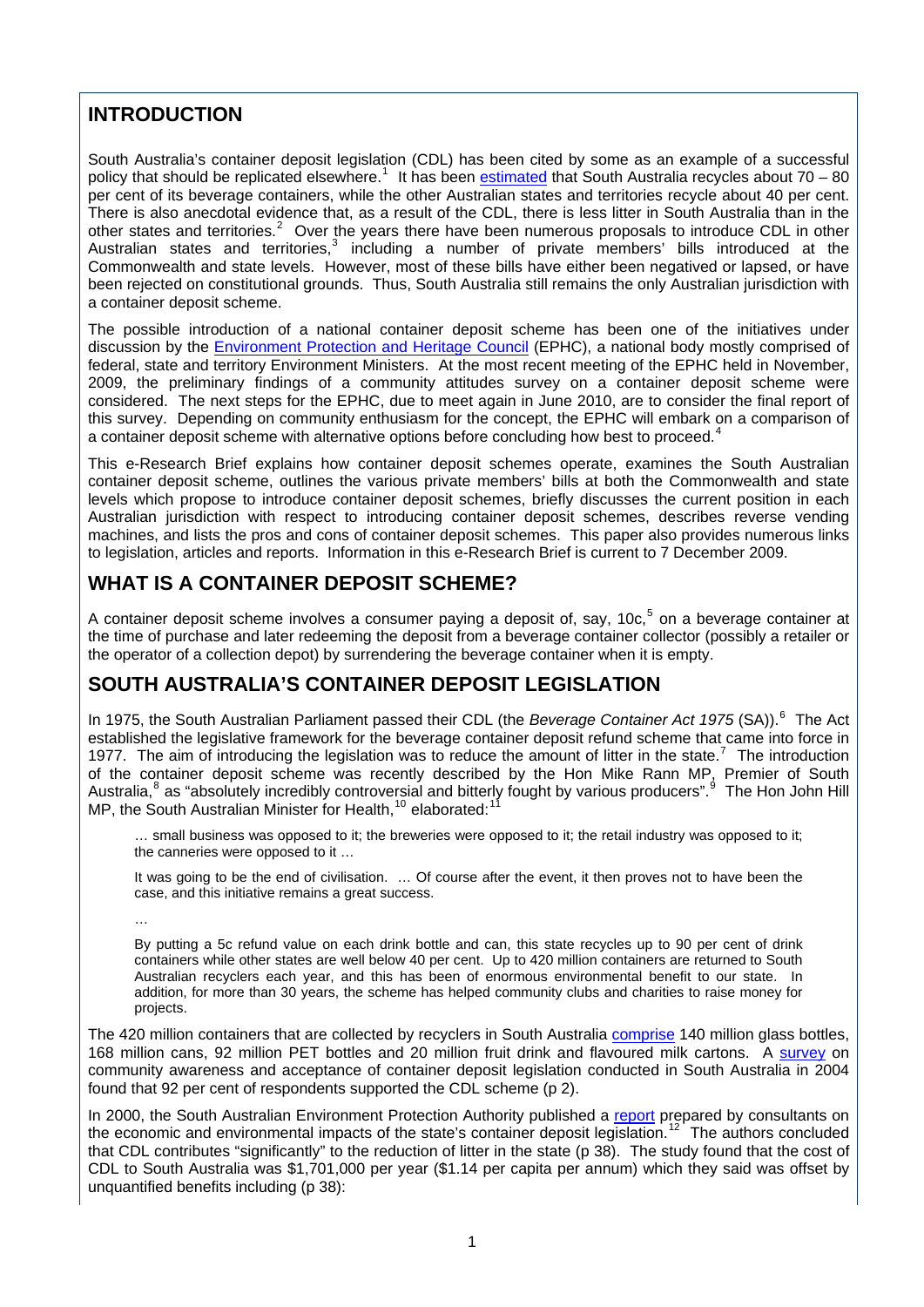- landfill reduction;
- litter reduction:
- reduced glass accidents;
- increased quantity of better quality recyclables; and
- **pollution reduction.**

The report also stated that CDL contributed directly and indirectly to 1,674 full and part time jobs (p 38).

Under the current South Australian scheme, a deposit is paid by beverage manufacturers to a collector, who sets up a collection system and retains the manufacturer's funds until the consumer returns the used container and redeems their deposit. The manufacturer passes the cost of the deposit and a handling fee of around 3-4 cents per unit on to the consumer in the retail price. Unclaimed deposits are retained by the beverage The collector on-sells the used containers to beverage manufacturers, distributors and wholesalers.

On 12 February 2008, the South Australian government [announced](http://www.ministers.sa.gov.au/news.php?id=2757) that deposits on beverage containers would rise from 5c to 10c, with the increase to come into effect later in the year on 1 September 2008. A Ministerial Media Release reported that the deposit on drink containers was doubled because beverage container return rates had dropped from a high of 84% to 70%. The government's aim is that all drink containers covered by the container deposit legislation are recycled. The Premier pointed out that if the deposit had increased in line with inflation it would now be 32 cents. He said that the increase in the refund would mean that not only would more beverage containers be recycled, but that litter and greenhouse gas emissions would be reduced,<sup>[14](#page-22-1)</sup> and the amount community groups could earn would increase.

There have, however, been concerns raised that the cost of beverages will rise in South Australia with the increase in the deposit.<sup>[15](#page-22-2)</sup> SA Brewing [announced](http://www.abc.net.au/news/stories/2008/06/25/2286060.htm) that it would raise the price of beer in South Australia by 10 cents a bottle to cover the increase in the deposit. ABC News reported that SA Brewing had subsidised the deposit of 5 cents and the administrative fee of about three to four cents<sup>[16](#page-22-3)</sup> in the past by pricing outside South Australia, but that they will not do that once the deposit is increased.<sup>[17](#page-22-4)</sup> Evidence from the Environment Protection Authority of South Australia indicated that collection data, as well as anecdotal accounts, suggested that the increased deposit has resulted in higher rates of return.

Recent data collated by [Keep Australia Beautiful](http://kab.org.au/) in August 2009 has also shown that for South Australia "increasing the deposit on beverage containers from 5c to 10c has had an immediate impact by reducing drink cans and bottles to under 3% of total litter".<sup>1</sup>

## <span id="page-5-0"></span>**NATIONAL APPROACH TO CONTAINER DEPOSIT LEGISLATION**

Due to constitutional constraints, the Commonwealth Government's role in the area of waste management is "largely confined to working with the states through the EPHC and the National Environment Protection Council (NEPC) in the development of harmonised national approaches for significant waste issues".<sup>[20](#page-22-7)</sup>

The current activities of the EPHC and the NEPC in the area of container deposit legislation, together with an outline of the National Packaging Covenant and the National Environment Protection Measure (NEPM) for Used Packaging Materials, are discussed below.

#### <span id="page-5-1"></span>**ENVIRONMENT PROTECTION AND HERITAGE COUNCIL (EPHC)**

The EPHC was established in June 2001 by the Council of Australian Governments (COAG) with the key objective being to protect the environment and heritage of Australia and New Zealand. The EPHC meets biannually with [membership](http://www.ephc.gov.au/about-us) comprising Ministers, being mostly environment Ministers, from participating jurisdictions (*i.e*., Commonwealth, State and Territory Governments, the New Zealand Government and the Papua New Guinea Government).

In April 2008, the EPHC agreed to assess appropriate national measures to reduce litter from packaging wastes such as beverage containers and commissioned a report to be prepared on this issue.

At the 22 May 2009 meeting, the EPHC considered the [Beverage Container Investigation – Final Report](http://www.ephc.gov.au/taxonomy/term/53) and agreed to "conduct a community attitudes survey on the preparedness [of the community] to pay for a container deposit scheme" for consideration at the next meeting. The preliminary findings of this survey were delivered at the recent 5 November 2009 meeting held in Perth. These findings indicated that there is "a high level of community interest in recycling packaging, with little difference between geographic locations".<sup>[21](#page-22-8)</sup>

The [Communiqué](http://www.ephc.gov.au/sites/default/files/EPHC_Cmq__Communique_2009_11_05.pdf) issued by the EPHC on 5 November 2009 at the conclusion of the meeting stated that: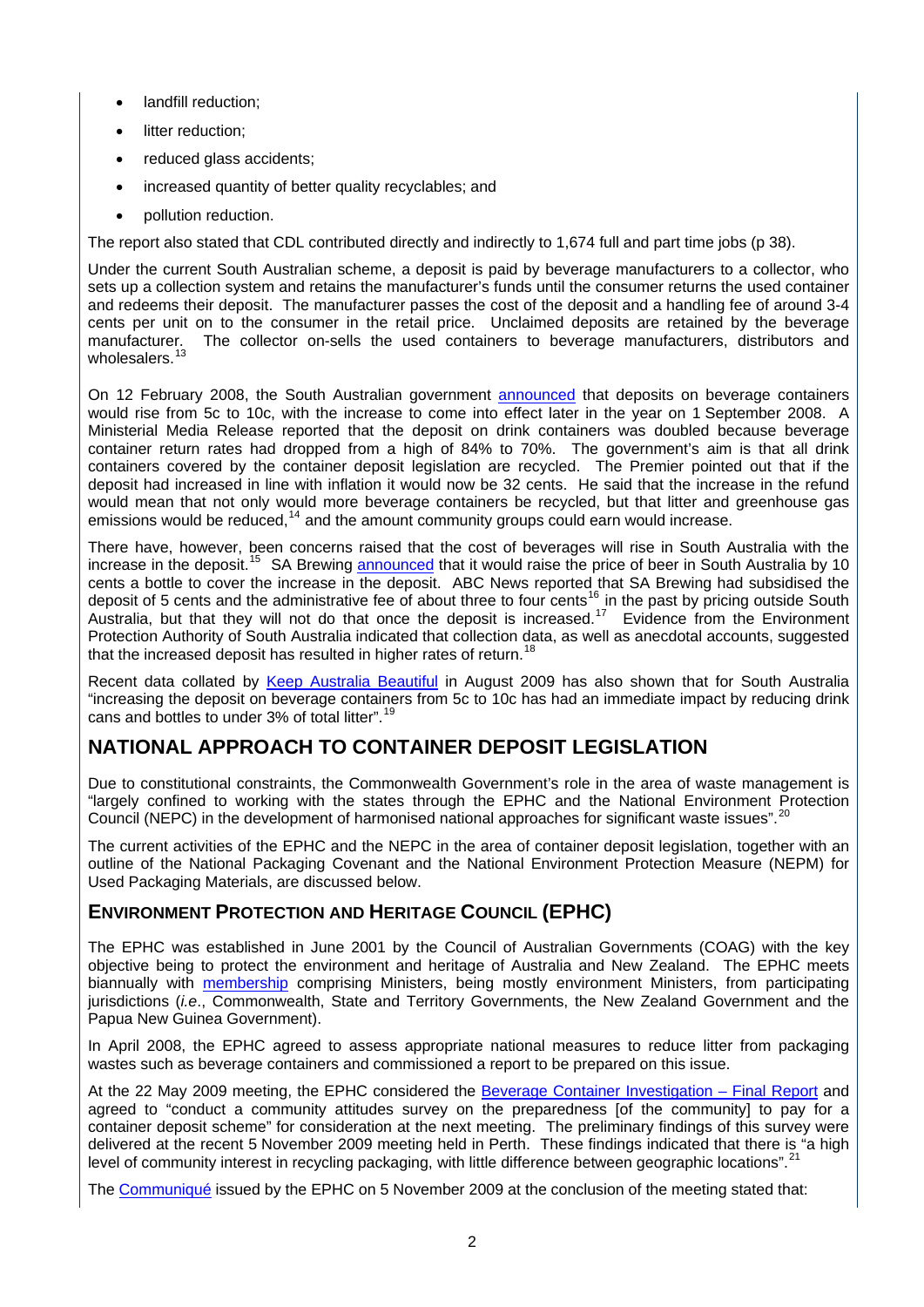the Ministers are keenly awaiting the results of the final report, to assist them to make an evidence based decision on what action to take on the community's desire to recycle more packaging and reduce litter. If a sufficient willingness to pay is demonstrated by the community, through the report findings, the next step would be to compare this against the cost of a range of options, including a Container Deposit Scheme and a range of other targeted activities.

A number of associations and organisations, such as the Local Government Association of NSW and the Total Environment Centre, have indicated disappointment that the EPHC did not deliver immediate plans to introduce national container deposit legislation.<sup>[22](#page-22-9)</sup>

The next EPHC meeting is scheduled for 4 June 2010 in Darwin.

## <span id="page-6-0"></span>**NATIONAL ENVIRONMENT PROTECTION COUNCIL**

The EPHC incorporates the [National Environment Protection Council](http://www.ephc.gov.au/taxonomy/term/48) (NEPC). The NEPC comprises environment ministers from the Australian Government and each state and territory. Established in 1992 as a stand-alone national body, the NEPC was subsequently incorporated into the EPHC in June 2001. Although the NEPC meets at the same time as the EPHC, it retains a distinct status by virtue of its law making powers under the *[National Environment Protection Council Act 1994](http://www.comlaw.gov.au/comlaw/management.nsf/lookupindexpagesbyid/IP200403772?OpenDocument)* (Cth).

The purposes of the NEPC are to ensure that:

- Australians enjoy the benefit of equivalent protection from air, water or soil pollution and from noise wherever they live; and
- business decisions are not distorted and markets are not fragmented by variations in major environment protection initiatives between member governments.<sup>[23](#page-22-10)</sup>

NEPC has powers to make [National Environment Protection Measures](http://www.ephc.gov.au/nepms) (NEPMs) on a number of environmental issues, including specifically the re-use and recycling of used materials. In July 1999, it issued the [Used Packaging Materials NEPM](http://www.ephc.gov.au/taxonomy/term/48) to provide regulatory support for the National Packaging Covenant. Designed to deal with free riders and non-signatories, the Used Packaging Materials NEPM has been varied numerous times since 1999, the latest update being in July 2005 to [extend](http://www.ephc.gov.au/taxonomy/term/48) the NEPM until 2010.

## <span id="page-6-1"></span>**NATIONAL PACKAGING COVENANT**

The [National Packaging Covenant](http://www.environment.gov.au/settlements/waste/covenant/index.html) (the Covenant) has been the leading instrument for managing the environmental impacts of consumer packaging in Australia since 1999. The Covenant is a self-regulatory agreement aimed at improving the recovery, reuse and recycling of used domestic consumer packaging materials in Australia. It currently has 732 [Covenant signatories](http://www.packagingcovenant.org.au/page.php?name=currentsignatories) representing Australian industry, industry associations, state government, local government and community groups.

The Covenant, which will be in force until 2010, functions to:

- minimise the environmental impacts arising from the disposal of used packaging;
- conserve resources through the introduction of more efficient design and production processes;
- facilitate the re-use and recycling of used packaging materials; and
- ensure that all involved in the packaging chain play their part in reducing packaging waste.

The Australian Government has been a Covenant signatory since 1999.<sup>[24](#page-22-11)</sup> As a signatory, the Australian Government has developed a set of actions it intends to take to implement its Covenant responsibilities. These actions are outlined in the [Australian Government Action Plan](http://www.environment.gov.au/settlements/waste/covenant/publications/action-plan.html) together with the key performance [indicators](http://www.environment.gov.au/settlements/waste/covenant/publications/pubs/npc-actionplan-2008-2010.pdf) that it uses to report against annually. They include the Australian Government committing to:

- minimising the use of packaging and paper;
- using products that can be recovered; and
- purchasing products that incorporate recovered materials.<sup>[25](#page-22-12)</sup>

### <span id="page-6-2"></span>**THE NATIONAL ENVIRONMENT PROTECTION MEASURE (NEPM) FOR USED PACKAGING MATERIALS**

The [National Environment Protection Measure \(NEPM\) for Used Packaging](http://www.ephc.gov.au/taxonomy/term/48) provides regulatory support for the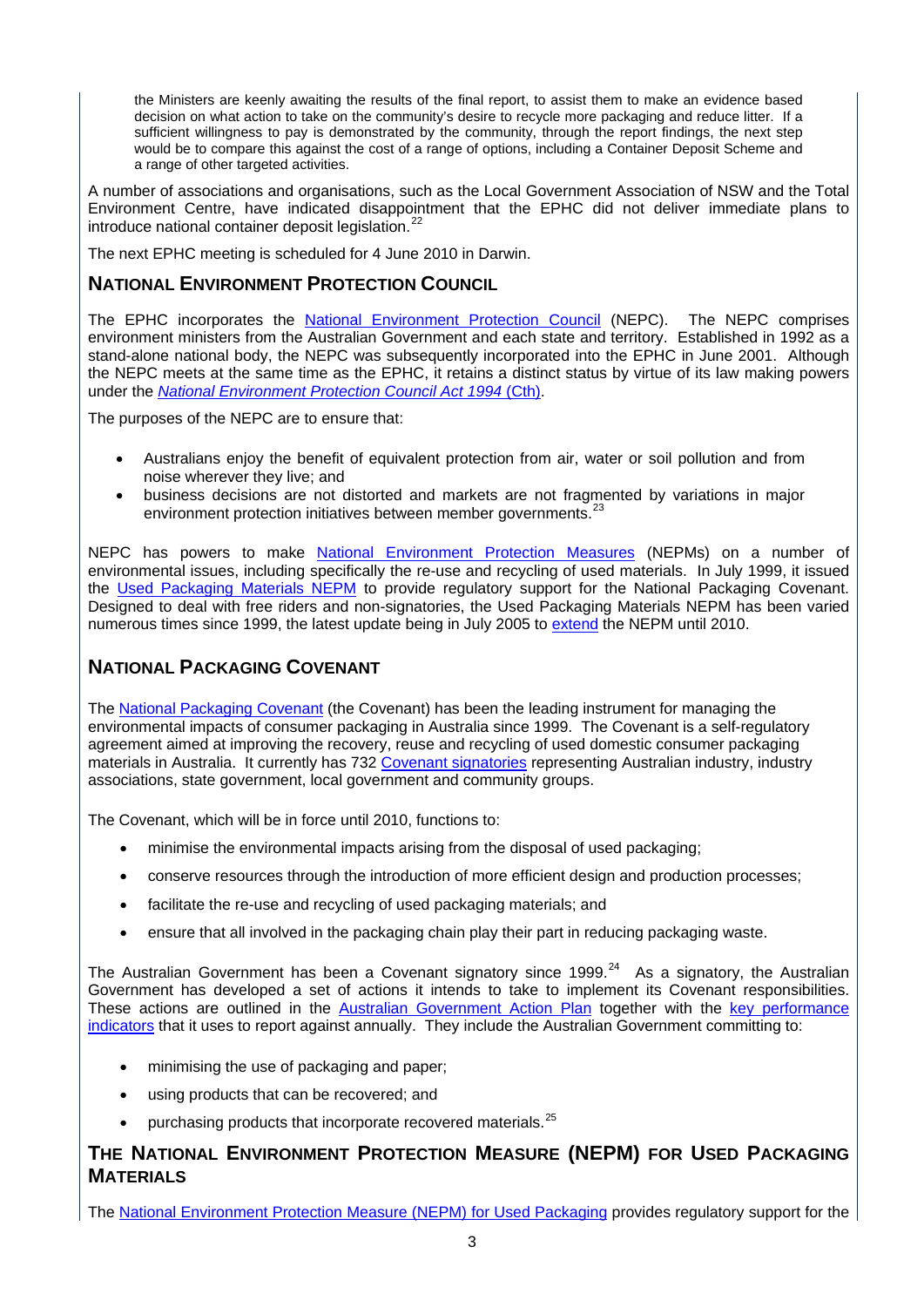voluntary National Packaging Covenant. The NEPM helps ensure that the signatories meet their Covenant obligations through action plans and reports.[26](#page-22-13) The NEPM [aims](http://www.ephc.gov.au/taxonomy/term/48) to "ensure that signatories to the Covenant are not unfairly disadvantaged in the market place".

Another key [goal](http://www.ephc.gov.au/taxonomy/term/48) of the Used Packaging Materials NEPM is to:

reduce environmental degradation arising from the disposal of used packaging and conserve virgin materials through the encouragement of re-use and recycling of used packaging materials by supporting and complementing the voluntary strategies in the National Packaging Covenant.

#### <span id="page-7-0"></span>**COMMONWEALTH BILLS CONCERNING CONTAINER DEPOSIT LEGISLATION**

To date, two private members' bills have been introduced into the Commonwealth Government Senate relating to CDL:

- The [Drink Container Recycling Bill 2008 \(Cth\)](http://parlinfo.aph.gov.au/parlInfo/search/summary/summary.w3p;query=(Dataset:billhome%20SearchCategory_Phrase:%22bills%20and%20legislation%22%20Dataset_Phrase:%22billhome%22)%20Title:%22Drink%20Container%20Recycling%20Bill%202008%22;orderBy=alphaAss;;rec=0;); and
- The [Environment Protection \(Beverage Container Deposit and Recovery Scheme\) Bill 2009](http://www.comlaw.gov.au/comlaw/Legislation/Bills1.nsf/0/7517F0C8FBD8AB72CA2575B7000EC7FD?OpenDocument)  [\(Cth\).](http://www.comlaw.gov.au/comlaw/Legislation/Bills1.nsf/0/7517F0C8FBD8AB72CA2575B7000EC7FD?OpenDocument)

#### <span id="page-7-1"></span>**Drink Container Recycling Bill 2008 (Cth)**

The Drink Container Recycling Bill 2008 (Cth), a private member's bill, was introduced into the Senate on 13 March 2008 by Senator Steve Fielding, leader of Family First. In his [Second Reading Speech](http://parlinfo.aph.gov.au/parlInfo/search/display/display.w3p;adv=;db=;group=;holdingType=;id=;orderBy=;page=;query=BillId_Phrase%3A%22s621%22%20Dataset%3Ahansardr,hansards%20Title%3A%22second%20reading%22;querytype=;rec=0;resCount=) (pp 773- 774), Senator Fielding explained that environmental considerations were the impetus for the bill, primarily reducing the amount of litter and saving energy. The objects of the bill are set out in [clause 3;](http://parlinfo.aph.gov.au/parlInfo/download/legislation/bills/s621_first/toc_pdf/0805120.pdf;fileType=application%2Fpdf) they are to:

- promote the development of product stewardship arrangements for used beverage containers to reduce, minimise and, where practicable, eliminate harm to the environment caused by discarded used beverage containers and failure to recycle them;
- ensure the environmentally sustainable management and reuse of used beverage containers; and
- support economic recycling options for used beverage containers.

[Part 3](http://parlinfo.aph.gov.au/parlInfo/download/legislation/bills/s621_first/toc_pdf/0805120.pdf;fileType=application%2Fpdf) of the bill deals with beverage container deposits. The proposed amount of the deposit on beverage containers is not set out in the bill; the amount is to be prescribed by regulation.<sup>[27](#page-22-14)</sup> [Clause 18](http://parlinfo.aph.gov.au/parlInfo/download/legislation/bills/s621_first/toc_pdf/0805120.pdf;fileType=application%2Fpdf) of the bill requires a retailer to collect a deposit at the time of purchase of a beverage (except where the beverage is to be consumed on the premises). The purchaser is able to redeem the deposit from a container redemption facility unless the beverage container is:

- contaminated, rusty or unclean; or
- is not able to be identified as a beverage container to which the bill applies. $^{28}$  $^{28}$  $^{28}$

Producers or distributors are not permitted to supply or sell a beverage in a container unless the container bears a refund marking for the refund of the deposit for the container: [clause 17](http://parlinfo.aph.gov.au/parlInfo/download/legislation/bills/s621_first/toc_pdf/0805120.pdf;fileType=application%2Fpdf) of the bill.

The bill was referred to the Australian Senate Environment, Communications and Arts Committee on 20 March 2008. On 3 September 2008, the Australian Senate Environment, Communications and the Arts Committee published the [report](http://www.aph.gov.au/Senate/committee/eca_ctte/aust_waste_streams/report/index.htm) of its [inquiry](http://www.aph.gov.au/Senate/committee/eca_ctte/aust_waste_streams/index.htm) into, amongst other issues, the Drink Container Recycling Bill 2008 (Cth). The Committee recommended ([Recommendation 16\)](http://www.aph.gov.au/Senate/committee/eca_ctte/aust_waste_streams/report/report.pdf) that the EPHC "work towards a national container deposit system … [and] consider the South Australian model and the Drink Container Recycling Bill 2008 (Cth)". Submissions received by the Committee are available on the Committee's [website,](http://www.aph.gov.au/Senate/committee/eca_ctte/aust_waste_streams/submissions/sublist.htm) as are the public hearing [transcripts.](http://www.aph.gov.au/Senate/committee/eca_ctte/aust_waste_streams/hearings/index.htm)

On 5 November 2009, after the EPHC meeting, Senator Fielding issued a [press statement](http://www.stevefielding.com.au/images/press_room/SF571_051109_Container_Recycling.pdf) urging that:

Environment Minister Peter Garrett should just get on with the job and use Family First's national drink container recycling scheme which has been sitting in Federal Parliament for over a year.

This bill is currently still before the Senate.<sup>[29](#page-22-16)</sup>

#### <span id="page-7-2"></span>**The Environment Protection (Beverage Container Deposit and Recovery Scheme) Bill 2009 (Cth)**

The [Environment Protection \(Beverage Container Deposit and Recovery Scheme\) Bill 2009 \(Cth\)](http://www.comlaw.gov.au/comlaw/Legislation/Bills1.nsf/0/7517F0C8FBD8AB72CA2575B7000EC7FD?OpenDocument) was introduced by Senator Scott Ludlam, Senator for Western Australia and a member of The Greens, into the Senate on 12 May 2009. In his [Second Reading Speech,](http://parlinfo.aph.gov.au/parlInfo/search/display/display.w3p;query=Id:%22legislation/billhome/s714%22) Senator Ludlam noted, being an apparent reference to the status of the September 2008 Senate Report on the Drink Container Recycling Bill 2008, that he had: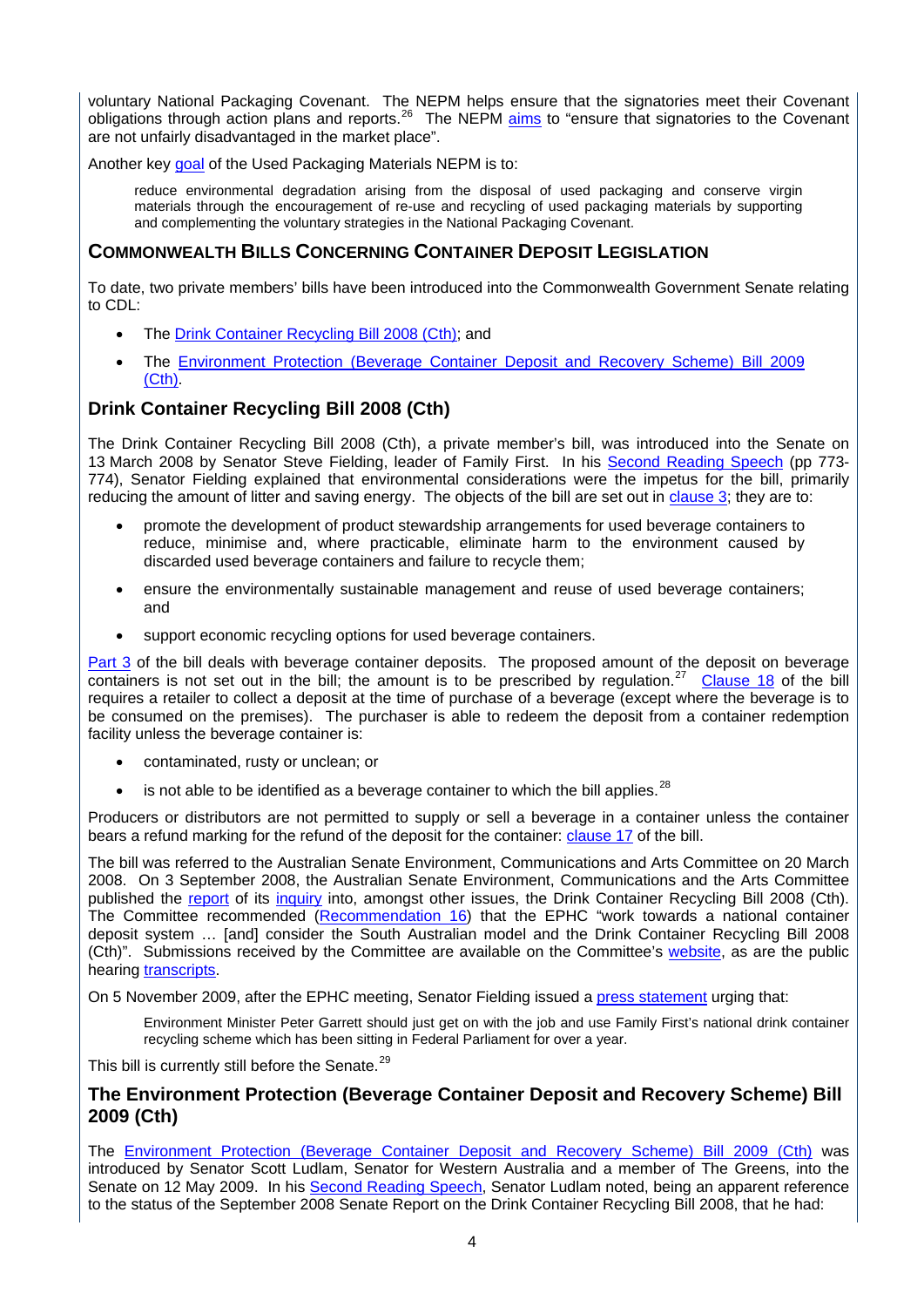participated in an inquiry into the CDL in which all the benefits were canvassed, evidence put on the table and quite a strong report produced. The recommendation was however to send the idea to COAG; specifically to the EPHC, from where very little has been heard ever since.<sup>3</sup>

The objects of the bill are set out in [Clause 3](http://www.comlaw.gov.au/comlaw/Legislation/Bills1.nsf/0/7517F0C8FBD8AB72CA2575B7000EC7FD?OpenDocument), being to:

- promote the principles of environment protection by regulating the use, sale and recovery of beverage containers;
- ensure the environmentally sustainable management and reuse of used beverage containers; and
- support economic recycling options for used beverage containers.

[Part 2](http://www.comlaw.gov.au/comlaw/Legislation/Bills1.nsf/0/7517F0C8FBD8AB72CA2575B7000EC7FD?OpenDocument) of the bill deals with the establishment of the beverage container deposits and recovery scheme. The proposed amount of the deposit on beverage containers is 10 cents or any higher amount as may be prescribed in the regulations.<sup>[31](#page-22-18)</sup> This section is consistent with the deposit amount currently provided in South Australia.<sup>[32](#page-22-19)</sup> The 10 cent deposit would apply to containers not exceeding 4 litres of the following types:

- A plastic or glass bottle;
- An aluminium or steel can;
- A liquid paperboard or composite carton; and
- A composite container.<sup>[33](#page-22-20)</sup>

A person may not sell a beverage container unless the container is labelled as refundable.<sup>[34](#page-23-0)</sup>

On 17 June 2009, the bill was referred to the Australian Senate Environment, Communications and the Arts Committee. The Australian Senate Environment, Communications and the Arts Committee recently issued the [report](http://www.aph.gov.au/Senate/committee/eca_ctte/environment_protect_09/report/index.htm) of its [inquiry](http://www.aph.gov.au/Senate/committee/eca_ctte/environment_protect_09/index.htm) into the Environment Protection (Beverage Container Deposit and Recovery Scheme) Bill 2009 (Cth) on 17 September 2009. The Committee noted widespread community support for initiatives that will increase rates of recycling and reduce levels of litter but also noted how complex this area of policymaking can be. It concluded that it was unable to determine or quantify the benefits of the model proposed in the bill without further data. The Committee recommended [\(Recommendation 1](http://www.aph.gov.au/Senate/committee/eca_ctte/environment_protect_09/report/c02.htm#anc5)) that "the EPHC advance its analysis of container deposit schemes without delay, ensuring that any further modelling draws on data derived from existing container deposit schemes and includes consideration of the model outlined in this bill". The Committee also recommended [\(Recommendation 2\)](http://www.aph.gov.au/Senate/committee/eca_ctte/environment_protect_09/report/c02.htm#anc5) that the bill not be passed at this time.

## <span id="page-8-0"></span>**AUSTRALIAN LOCAL GOVERNMENT ASSOCIATION**

The 2009 National General Assembly of Local Government [resolved](http://nga.alga.asn.au/business/resolutions/2009) to support the introduction of a container deposit scheme throughout the Commonwealth of Australia.<sup>[35](#page-23-1)</sup>

## <span id="page-8-1"></span>**NEW SOUTH WALES**

As part of the statutory review of the *[Waste Minimisation and Management Act 1995](http://www.legislation.nsw.gov.au/sessionalview/sessional/subordleg/1996-374.pdf)* (NSW), the New South Wales (NSW) government commissioned an independent inquiry into CDL.<sup>[36](#page-23-2)</sup> The report, "Independent [Review of Container Deposit Legislation in New South Wales"](http://www.lgsa.org.au/resources/documents/Independent_Review.pdf), which was completed in 2001, was prepared by Dr Stuart White of the Institute for Sustainable Futures (ISF). The study examined the difference between recycling and disposing of used beverage containers. It found that NSW would receive an environmental benefit in the range of \$70 - \$100 million per annum if CDL was implemented in the state.[37](#page-23-3) The authors of the NSW report on CDL recommended a scheme in which "consumers pay a 10 cent deposit for drink containers, redeemable at retail outlets or at a network of collection depots". <sup>[38](#page-23-4)</sup>

To date, however, NSW has not implemented a container deposit scheme, although a private member's bill seeking to establish such a scheme was introduced into the Legislative Council on 10 April 2008 by Mr Ian [Cohen M](http://www.parliament.nsw.gov.au/prod/parlment/members.nsf/0/E90A3886CE55332E4A25672E0002E1D2)LC,<sup>[39](#page-23-5)</sup> a member of The Greens. The Bill, the Waste Avoidance and Resources Recovery (Container [Recovery\) Bill 2008 \(NSW\)](http://www.parliament.nsw.gov.au/prod/parlment/nswbills.nsf/131a07fa4b8a041cca256e610012de17/bf517113ea29b646ca2572d6007cfe94/$FILE/b2005-956-d11-House.pdf), proposed to amend the *[Waste Avoidance and Resources Recovery Act 2001](http://www.parliament.nsw.gov.au/prod/parlment/NSWBills.nsf/d2117e6bba4ab3ebca256e68000a0ae2/bf517113ea29b646ca2572d6007cfe94!OpenDocument)  [\(NSW\)](http://www.parliament.nsw.gov.au/prod/parlment/NSWBills.nsf/d2117e6bba4ab3ebca256e68000a0ae2/bf517113ea29b646ca2572d6007cfe94!OpenDocument)* to provide for the introduction of a beverage container deposit scheme if certain targets set by the [National Packaging Covenant](http://www.environment.gov.au/settlements/waste/covenant/index.html) were not met by the time of its review in 2008 or when it expires in 2010. It was proposed that the scheme be funded by a proposed beverage container tax.

Under the bill, a beverage container must not be sold unless it is labelled "10 cent refund payable at any authorised NSW collection depot": section 18E. The Minister may establish, or approve the establishment of, collection depots for the empty beverage containers. These collection depots may include (clause 18G(2)):

reverse vending machines;<sup>[40](#page-23-6)</sup>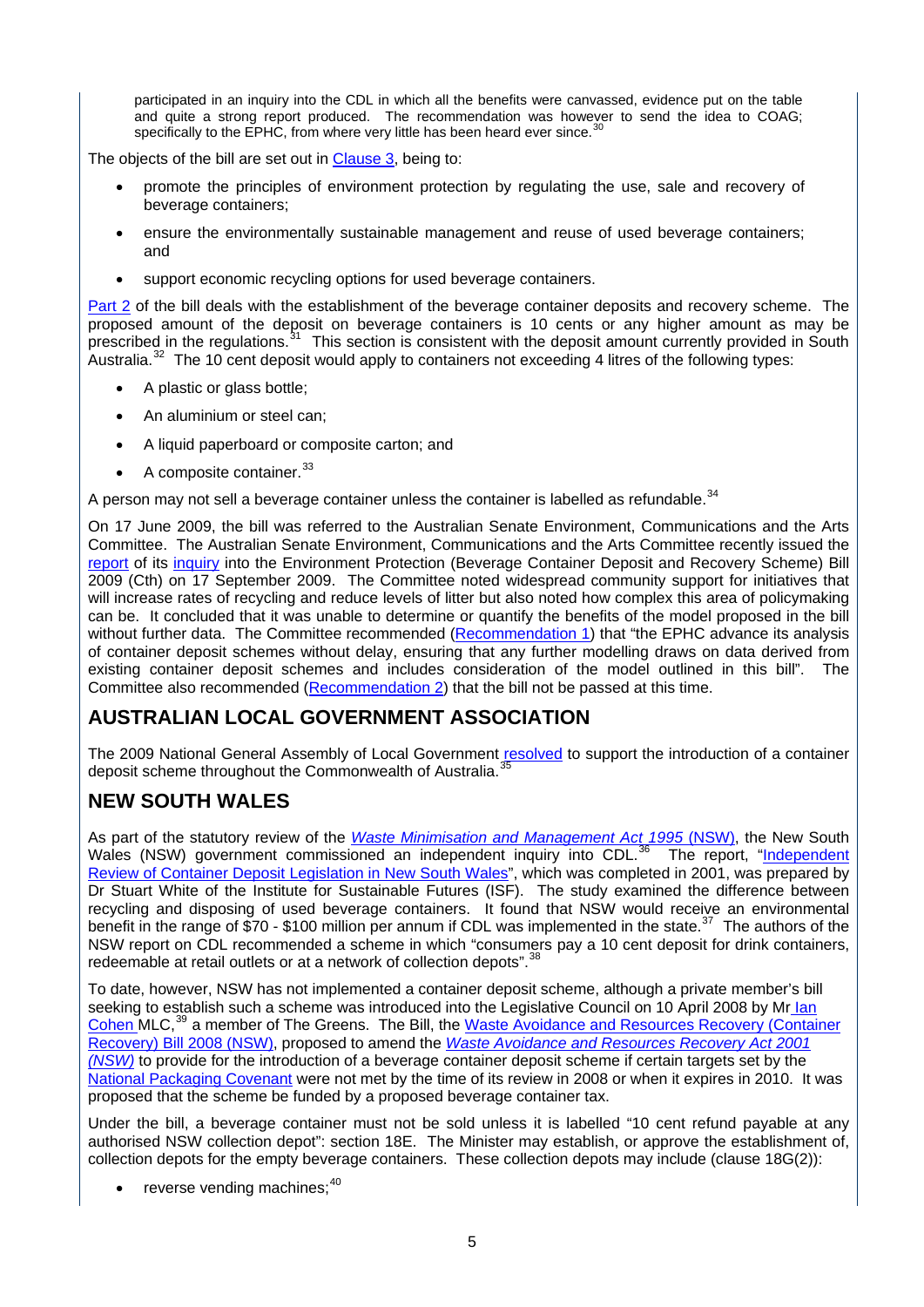- council depots;
- community centres and community based facilities;
- depots at shopping centres and centre car parks;
- "drive through" recycling centres; and
- depots at service stations or other retailers.

Operators of a collection depot must accept all unbroken empty beverage containers that are returned to the collection depot and pay the person returning it the refund due to the person: clause 18H.

The bill was negatived at the second reading on 18 June 2009.<sup>[41](#page-23-7)</sup>

While there is currently no state-wide container deposit legislation in operation in NSW, the NSW town of Broken Hill, near the SA border, enjoyed the benefits of SA's container deposit legislation until quite recently. A special contractual arrangement had been in place between Lion Nathan, SA Brewing and Channings' Bottle Yard which provided for the citizens of Broken Hill to take their cans and bottles to Channings' bottle yard for recycling in exchange for a cash payment. However, this contract was cancelled when the SA Government increased the drink container deposit amount from five to 10 cents from 1 September 2008, resulting in numerous workers losing their jobs and a less tidy town.<sup>4</sup>

## <span id="page-9-0"></span>**THE AUSTRALIAN CAPITAL TERRITORY**

The [Waste Minimisation \(Container Recovery\) Amendment Bill 2008 \(ACT\)](http://www.legislation.act.gov.au/b/db_32361/default.asp) was introduced into the Australian Capital Territory (ACT) Legislative Assembly on 7 May 2008 by Dr Deb Fosky (then a Member of the Legislative Assembly and a member for The Greens), to amend the *[Waste Minimisation Act 2001](http://www.legislation.act.gov.au/a/2001-31/default.asp)* (ACT). In her [Second Reading Speech](http://www.hansard.act.gov.au/hansard/2008/week05/1478.htm), Dr Fosky said that she had intentionally mirrored much of the NSW bill (discussed above) so as to achieve uniformity with the neighbouring state. She noted, however, that the proposed ACT scheme could operate independently. The Waste Minimisation (Container Recovery) Amendment Bill 2008 (ACT) lapsed on 18 October 2008, being the polling day for the 2008 ACT general election.<sup>4</sup>

## <span id="page-9-1"></span>**QUEENSLAND**

In March 2008, the then Queensland Minister for Sustainability, Climate Change and Innovation, the Hon [Andrew McNamara](http://www.parliament.qld.gov.au/view/historical/documents/memberBio/McNamaraAndrew.htm) MP, was reported in the *Courier-Mail* as saying that the Queensland government did not plan to introduce CDL in Queensland, but Queensland may join a national beverage container deposit scheme if one is established and that, while he could see some value in CDL, he was concerned about the impact on the financial viability of kerbside recycling if the amount of glass and aluminium is reduced as these are the highest value recyclables.<sup>[44](#page-23-10)</sup>

During the Estimates Committee meeting on 23 July 2008, the then Queensland Minister for Sustainability, Climate Change and Innovation, the Hon Andrew McNamara MP, also noted that the EPHC had asked Queensland, along with Western Australia, to co-chair a working group on CDL. He commented that Queensland currently has very good existing council recycling systems and that Queensland should not take action that could "undermine the profitability of those systems by striking out on its own". He indicated a strong willingness to continue to work with the Commonwealth and with other states to address the issue of beverage container waste with a view to a uniform national approach.<sup>[45](#page-23-11)</sup> Mr Dave Gibson MP, (previously the Queensland Liberal National Party Shadow Minister for Sustainability and now the Queensland Liberal National Party Shadow Minister for Infrastructure and Planning) is in favour of the introduction of a container deposit scheme which mirrors the South Australian scheme.<sup>[46](#page-23-12)</sup>

A Clean Up Australia [opinion poll](http://www.cleanup.org.au/au/NewsandMedia/study-finds-refund-scheme-for-bottles-cans-in-qld-urgently-needed.html) found that 86% of Queenslanders support a 10 cent deposit on drink cans and bottles.

It was reported in the *Courier-Mail* on 4 February 2009, that Mr [Ronan Lee](http://www.parliament.qld.gov.au/view/historical/documents/memberBio/LeeRonan.htm) (the then Member for Indooroopilly and member of The Greens) intended to introduce a private member's bill to create a container deposit scheme.<sup>[47](#page-23-13)</sup> However, Mr Lee was defeated at the 21 March 2009 Queensland state election; thus this private member's bill did not eventuate.

## <span id="page-9-2"></span>**WESTERN AUSTRALIA**

In 2005, the Western Australian government announced that container deposit legislation would be introduced in that state. A stakeholder advisory group was established to advise the government on the best means of implementing a scheme.<sup>[48](#page-23-14)</sup> However, in November 2007, the WA government stated in the Legislative Council that regulations for a container deposit scheme had not been drafted and that the government was waiting on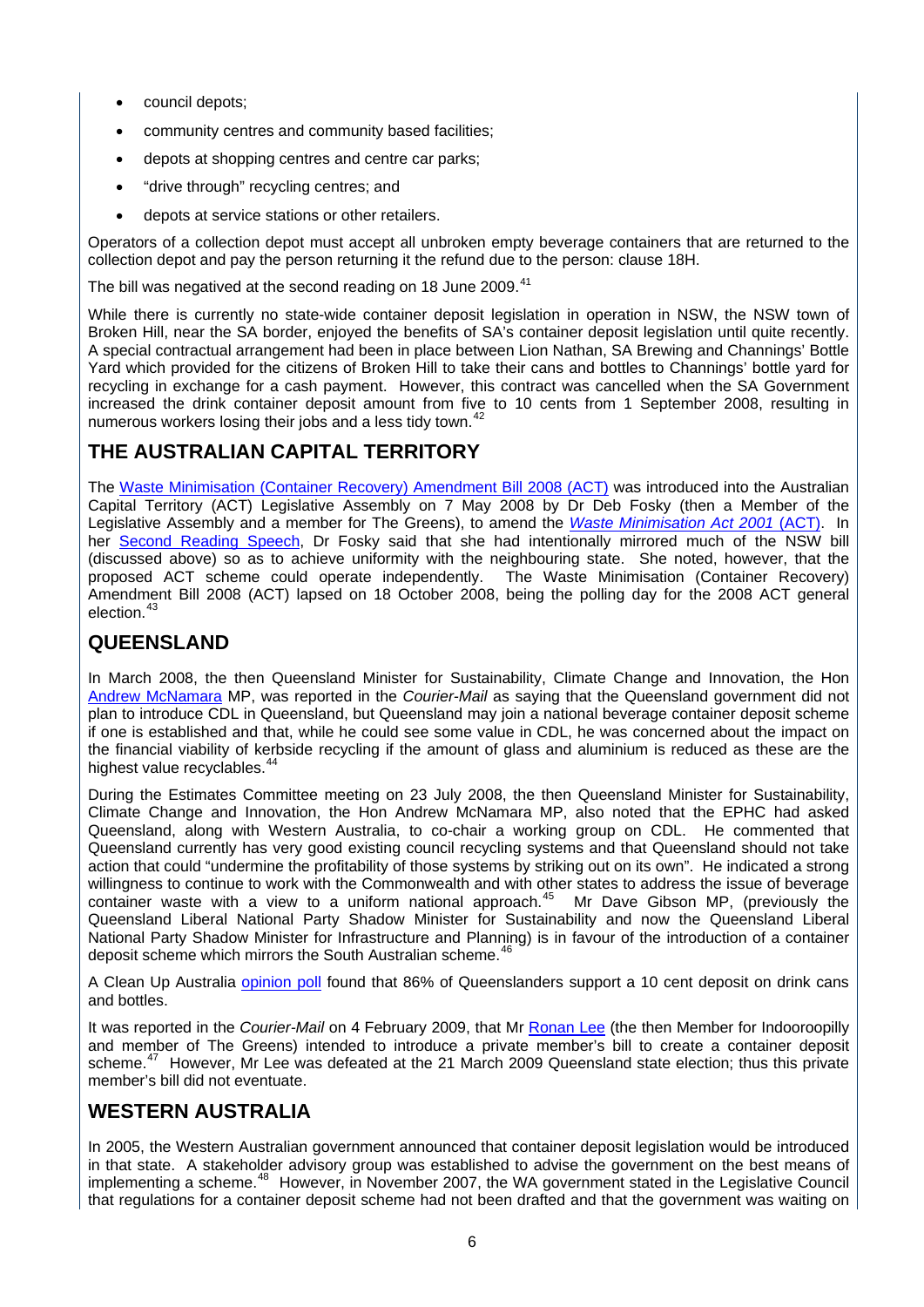"independent economic analysis on the introduction of such a scheme" before deciding whether to introduce CDL.

In June 2008, the WA Local Government Association issued a [Policy Statement on Container Deposit Systems](http://www.wastenet.net.au/policy/statements/CDSPolicy/file/at_download) which concluded that:

…a national Container Deposit System is preferred over a state-based scheme as it enables greater financial efficiency … However, in the absence of the likely introduction of a national scheme within a reasonable timeframe, Local Government considers it necessary and reasonable to put in place a state-based deposit system unilaterally.<sup>[50](#page-23-16)</sup>

On 19 May 2009, the Legislative Council's Standing Committee on Environment and Public Affairs tabled a report on "[Municipal Waste Management in Western Australia"](http://www.comlaw.gov.au/comlaw/Legislation/Bills1.nsf/0/7517F0C8FBD8AB72CA2575B7000EC7FD?OpenDocument&VIEWCAT=attachment&COUNT=999&START=1). The inquiry found that a container deposit scheme could resolve "the issue of prohibitive transport costs in rural and regional areas with respect to recyclable waste".<sup>[51](#page-23-17)</sup>

During a recent parliamentary debate in the Western Australian Legislative Assembly on 17 September 2009 concerning the [Waste Avoidance and Resource Recovery Amendment Bill 2009 \(WA\)](http://www.parliament.wa.gov.au/parliament/bills.nsf/BillProgressPopup?openForm&ParentUNID=21D46E88F95D725BC82575D90003114E) (which was passed by both houses on 1 December 2009), Mr John Hyde MLA indicated that all that was needed in Western Australia to commence a container deposit scheme was for the government to publish a starting date in the Government Gazette.<sup>[52](#page-23-18)</sup>

During the same debate, Ms Adele Carles MLA proposed an amendment to this legislation to include a specific reference to the implementation of a comprehensive container deposit scheme for Western Australia.<sup>5</sup> However this amendment was rejected on the basis that the existing general language in the legislation already covered this possibility.

After the recent EPHC meetings in Western Australia, the Conservation Council of Western Australia issued a [media release](http://conservationwa.asn.au/images/mediareleases/Nov2009/wa%20waste%20crisis%20to%20continue%20with%20ephc%20stalling%20on%20container%20deposits.pdf) on 5 November 2009 indicating disappointment that the "steps towards the introduction of a national container deposit scheme…. have been stalled". The media release also noted:

"The case for a container deposit scheme couldn't be clearer. Not only will a 10 cent recycling refund scheme increase WA's embarrassingly low rate of recycling but it will also create new jobs, investment in recycling industry and most importantly reduce the amount of litter going into landfill."

The issue of introducing a container deposit scheme in Western Australia was also discussed on 17 November 2009 in the Legislative Council by the Hon Robin Chapple MLC, Minister for the Mining and Pastoral Region.<sup>[54](#page-24-1)</sup> The debate continued on 1 December 2009.<sup>[55](#page-24-2)</sup> Although the proposed amendment to specifically refer to container deposit schemes in the Waste Avoidance and Resource Recovery Amendment Bill 2009 (WA) was not accepted, the bill itself was passed by both Houses on 1 December 2009.<sup>[56](#page-24-3)</sup>

## <span id="page-10-0"></span>**TASMANIA**

On 28 May 2009, the [Feasibility Study of a Container Deposit System for Tasmania,](http://www.environment.tas.gov.au/index.aspx?base=4994) commissioned by the Tasmanian Government and undertaken by Hyder Consulting Pty Ltd, was released. The report concludes that a "hybrid" container deposit system utilising the most effective elements of the South Australian system and overseas systems could significantly improve container recovery in Tasmania. However, establishing and operating such a system was acknowledged to be complex and challenging.<sup>[57](#page-24-4)</sup>

Interestingly, the report recommended that the container deposit system in Tasmania should include a deposit of 20 cents per designated container. A lower amount of 10c deposit was rejected as not providing enough incentive and a higher 50c deposit was rejected as it would likely result in market distortions and increase the potential for fraud.<sup>3</sup>

One of the main issues for Tasmania is that there are no secondary reprocessing facilities in that state. Additionally, transporting the recovered containers to appropriate facilities on the mainland "is likely to diminish most of the environmental benefits possible under the [container deposit system] for aluminium and potentially glass".[59](#page-24-6)

## <span id="page-10-1"></span>**NORTHERN TERRITORY**

In 2003, the Northern Territory (NT) Parliament considered the Container Deposit (Environmental Protection) [Bill 2003 \(NT\)](http://www.austlii.edu.au/au/legis/nt/bill/cdpb2003476/) which proposed to introduce a container deposit scheme. The private member's bill was introduced by Ms Loraine Braham (then an Independent Member of the NT Legislative Assembly). In the [Second Reading Speech](http://www.austlii.edu.au/au/legis/nt/bill_srs/cdpb2003476/srs.html) for this bill, Ms Braham indicated that the aim of the bill was to reduce litter, increase levels of recycling, provide jobs and indirectly benefit tourism in the Territory. The bill was not passed, however, reportedly because the NT Government was concerned that it would have resulted in an increase in the cost of living for Northern Territorian families.<sup>[60](#page-24-7)</sup>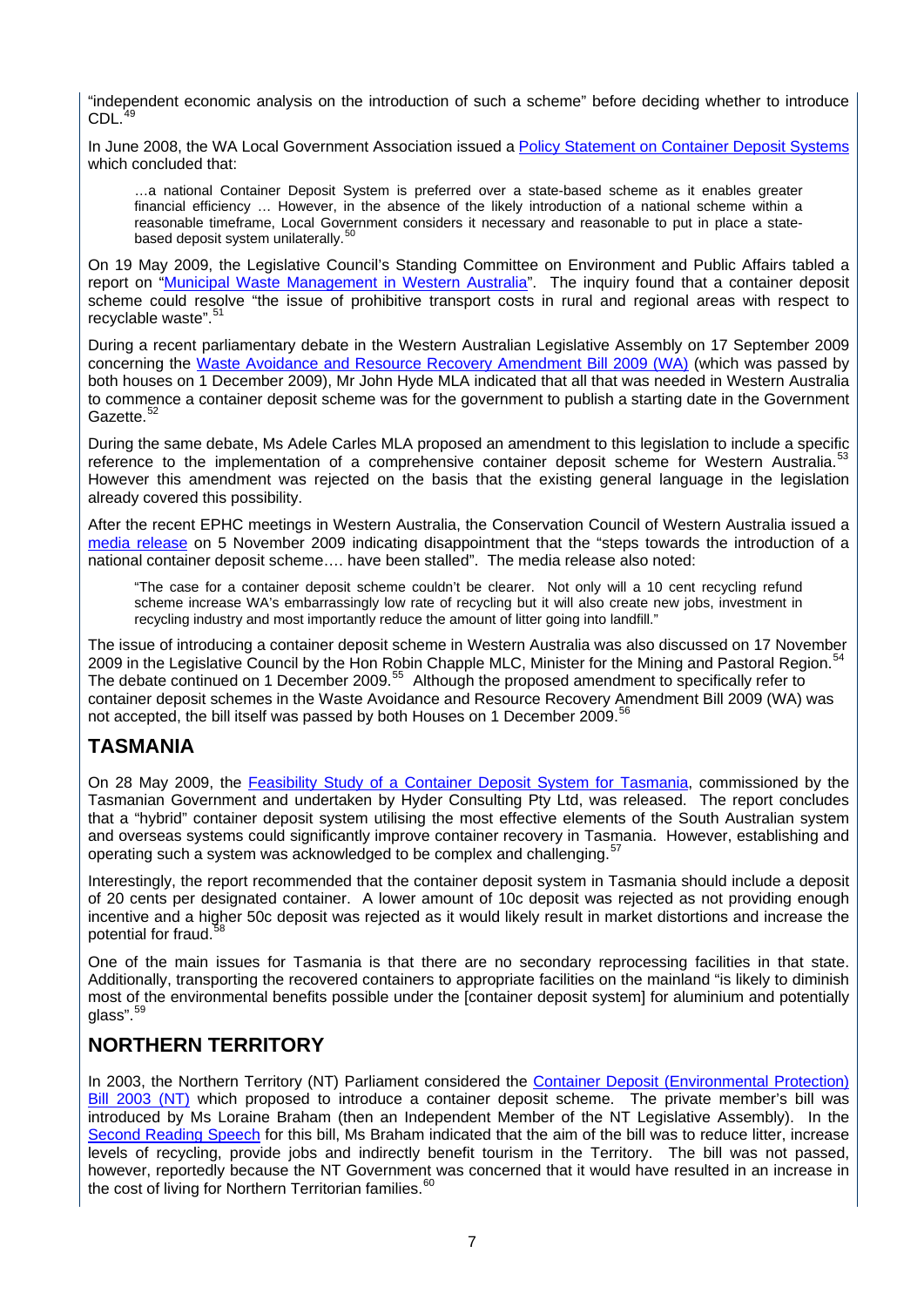In April 2008, the then NT Environment Minister, the Hon Len Kiely MLA, said that while it was too expensive for the NT to introduce an independent container deposit scheme, the Territory may become part of a national scheme if the cost is able to be shared. $61$ 

Then, on 11 March 2009, the NT became the first jurisdiction in Australia to commit to CDL since the South Australian Government introduced its pioneering legislation in 1975. Chief Minister Hon Paul Henderson MLA [announced](http://newsroom.nt.gov.au/index.cfm?fuseaction=viewRelease&id=5229&d=5) that a "cash for containers" scheme would be introduced by the NT Government by 2011 "provided it is financially viable, legally sound and can deliver in both urban and remote centres".

At this vear's Freds Pass Show in Darwin, a [trial](http://newsroom.nt.gov.au/adminmedia/mailouts/5569/attachments/Freds%20Pass%20Cash%20for%20Containers.pdf) for the NT "cash for containers" scheme was funded by a \$5000 NT Government grant and operated by a local Scouts group. All empty drink containers purchased at the show could be cashed in for a refund of 10 cents each. The Hon Alison Anderson, the then Minister for the Environment, said that the "trial would give a glimpse of how this scheme will work when it is implemented" in the NT by  $2011$ .<sup>[62](#page-24-9)</sup>

## <span id="page-11-0"></span>**VICTORIA**

On 28 February 2008, in a Question Without Notice, the Victorian Premier, the Hon John Brumby MP, was asked if the Victorian Government will support the introduction of a national CDL scheme.<sup>[63](#page-24-10)</sup> The Premier replied that Victoria has not implemented a CDL scheme because the state has "an excellent kerbside recycling scheme" and because Victoria is a signatory to the National Packaging Covenant which has also been successful. The Premier concluded by saying that the government has "an open mind on the issue, but ... would need to be convinced by the evidence that container deposit legislation could further assist by providing encouragement and greater levels of recycling ...".

On 1 April 2009, a private member's bill, the Environment Protection Amendment (Beverage Container Deposit [and Recovery Scheme\) Bill \(Vic\) 2009](http://www.austlii.edu.au/au/legis/vic/bill/epacdarsb2009768/), was introduced into the Victorian Legislative Council by Ms Colleen Hartland MP, a member of The Greens. This bill sought to amend the *Environmental Protection Act 1970* (Vic) to establish a beverage container deposit and recovery system. It was passed by the Legislative Council on 24 June 2009. However, the Legislative Assembly deemed the bill unconstitutional and did not debate it. The bill was deemed to be unconstitutional as the bill sought to unlawfully impose a levy which, under the *Constitution Act 1975 (Vic)*, is exclusively the power of the Legislative Assembly.[65](#page-24-12) The *Age* reported that Ms Hartland MP said that:

the Government was hiding behind a legal technicality and was out of touch with the community. … "It remains a community supported campaign: 94 per cent of Victorians support a container deposit system, and now the Legislative Council of the Victorian Parliament also supports it".

## <span id="page-11-1"></span>**REVERSE VENDING MACHINES**

From April 2009, a national roll-out of reverse vending machines (RVMs) commenced at various locations across Australia including major shopping centres and schools.<sup>[67](#page-24-14)</sup> The Hon Bruce Scott MP described RVMs in the House of Representatives in June 2008:<sup>[68](#page-24-15)</sup>

Reverse vending machines are small, automated machines which have been installed in supermarkets, local shops, service stations and kiosks across Finland. The machines take up very little shop space and their installation is in cooperation with retailers. Consumers take their empty glass and plastic bottles to their local supermarket or 7-Eleven equivalent and deposit their empty bottles. After they have deposited their bottles one by one into the automated chute, the machine prints out a bar-coded docket which tells the consumer how much money they will be reimbursed. The consumer then takes it to the checkout and is reimbursed the money. Larger plastic bottles attract a larger refund than small ones.

Finland has a return rate of some 98 per cent – the highest in Europe. On average, a glass bottle is refilled 33 times and a plastic bottle is refilled 18 times. The empty plastic bottle caps are also recycled. It is estimated that this highly successful scheme prevents around 380,000 tonnes of waste annually. The scheme has also had an impact on the trucking industry: trucks deliver the full bottles and return the empty bottles to the manufacturer or soft drink plant, thereby reducing the number of empty trucks on the road and increasing transport productivity.<sup>[69](#page-24-16)</sup>

The Hon Bruce Scott MP proposed that, as part of a national container deposit scheme, the government should provide financial incentives to vendors to install RVMs.

Unlike recycling bins, RVMs can identify recyclable and non-recyclable material as well as crunching cans and bottles on site. They can also sort and process used beverage containers for recycling and hold up to 3000 aluminium cans and 600 plastic bottles. This capacity means that RVMs may be emptied less frequently than ordinary recycling bins, which in turn saves on labour costs.<sup>[70](#page-24-17)</sup> Narelle Anderson, Managing Director of [Envirobank,](https://www.envirobank.com.au/about-us) which makes RVMs says "reverse vending machines are the modern day answer to cash-for $cans"$ .<sup>[71](#page-24-18)</sup>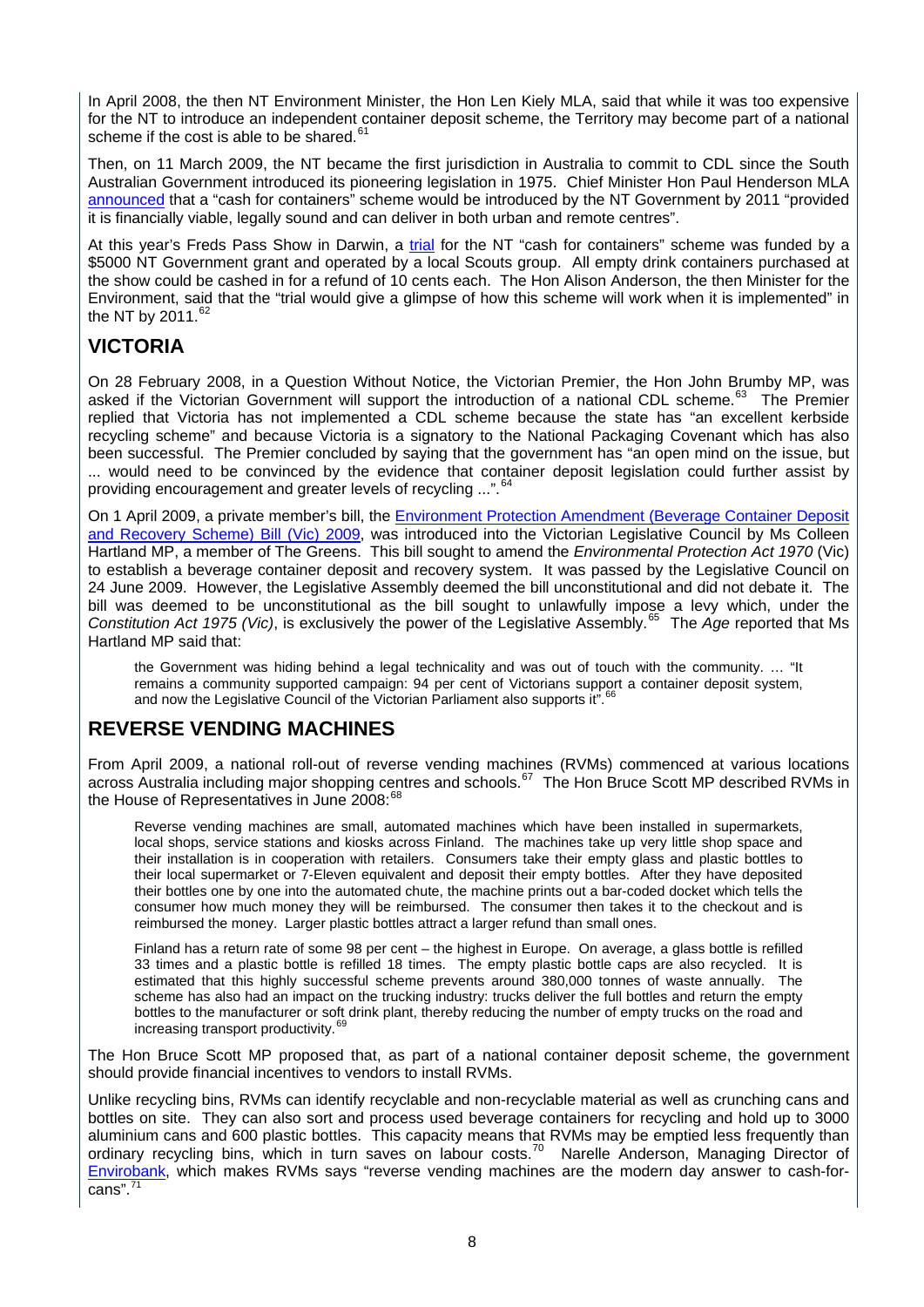Not everyone is in favour of introducing RVMs. In a 2006 article in *Waste Management and Environment*, Kirsty McCann from the Packaging Stewardship Forum of the Australian Food & Grocery Council identified factors she considered to be drawbacks associated with reverse vending machines:

- cost and maintenance;
- potential vandalism;
- requirement to empty them regularly and store the material elsewhere; and
- possible contamination of the collected material.

Ms McCann concluded that the cost of RVMs outweighs any potential benefits, although she noted that there is a lack of information about them and suggested that in the future they may "offer solutions in niche markets as a complementary component of the existing infrastructure system".<sup>[72](#page-24-19)</sup>

RVMs have been used for a number of years in various locations around the world, including the United States, Finland, Norway and China.

## <span id="page-12-0"></span>**PROS AND CONS OF CONTAINER DEPOSIT SCHEMES**

There are differing views on whether CDL should be introduced throughout Australia. The Packaging Council of Australia, for example, argues against the proposed introduction of CDL at a national or state level. On the other hand, the groups which form the Boomerang Alliance (such as the Australian Conservation Foundation, Clean Up Australia, Friends of the Earth, Greenpeace Australia Pacific and the Local Government & Shires Association of NSW) strongly support the introduction of CDL.

As a result of conflicting reports, the true cost to an existing kerbside recycling scheme of introducing a container deposit scheme is unclear. The proponents of CDL argue that CDL is beneficial to existing kerbside recycling while opponents of CDL argue that CDL is detrimental to kerbside recycling.

A spokesman for brewer Lion Nathan disagrees with the focus on beverage containers; he considers that a broader view of recycling should be taken and that other industries, such as building, mining and car manufacturing, should be examined.<sup>7</sup>

#### <span id="page-12-1"></span>**ARGUMENTS IN SUPPORT OF CONTAINER DEPOSIT LEGISLATION**

Proponents of CDL suggest that it provides numerous benefits ranging from litter reduction to providing a possible source of income for community groups.

#### <span id="page-12-2"></span>**Litter Reduction**

Litter reduction is often the primary reason given for introducing a container deposit scheme. South Australia's scheme was introduced to help reduce the amount of litter in public places, and, as noted above, there is anecdotal evidence that SA now has less roadside litter than other states. The authors of the **consultancy** [report](http://www.epa.sa.gov.au/pdfs/cdl_report.pdf) published by the South Australian Environment Protection Authority concluded that CDL contributes "significantly" to the reduction of litter in the state (p 38). Senator Steve Fielding said in his [Dissenting Report](http://www.aph.gov.au/Senate/committee/eca_ctte/aust_waste_streams/report/d01.htm) on the Senate Standing Committee's Inquiry into the Management of Australia's Waste Streams (para 1.15) that, based on modelling by the Boomerang Alliance, there would be a 12 – 15% reduction in the volume of litter if a national CDL scheme is implemented.

Clean Up Australia "strongly supports the introduction of a National Container Deposit Legislation" (p 2 of its [Submission](http://www.aph.gov.au/SENATE/committee/eca_ctte/aust_waste_streams/submissions/sub055.pdf) to the Senate Inquiry). The [Rubbish Report 2007,](http://www.cleanuptheworld.org/PDF/au/rubbishreport_final.pdf) published by Clean Up Australia, showed that six of the top ten items collected on Clean Up Australia Day 2007 were beverage containers and bottle caps (p 17). In its submission to the Senate inquiry, Clean Up Australia [points out](http://www.aph.gov.au/SENATE/committee/eca_ctte/aust_waste_streams/submissions/sub055.pdf) (p 2) that South Australia was the only state in which beverage containers were not in the top five most commonly collected rubbish types on Clean Up Australia Day.

Putting a monetary value on beverage containers means that there is a greater incentive for people to recycle them and therefore litter is reduced because people either do not throw used beverage containers on the ground once they have finished with them, or if they do, there is an incentive for other people to pick them up to claim the deposit. While many residents have kerbside recycling, it does not cater for the beverage containers that contain drinks that are consumed away from home.<sup>7</sup>

#### <span id="page-12-3"></span>**Increased Recycling and Reduction in Waste Going to Landfill**

The Productivity Commission's [Waste Management: Productivity Commission Inquiry Report](http://www.pc.gov.au/__data/assets/pdf_file/0014/21614/waste.pdf) (p 240) cites studies of CDL schemes which show that CDL "significantly increases recovery rates of containers".<sup>[76](#page-25-2)</sup> Increased recycling levels means a reduction in waste going to landfill. Mr Jason Wood MP in the House of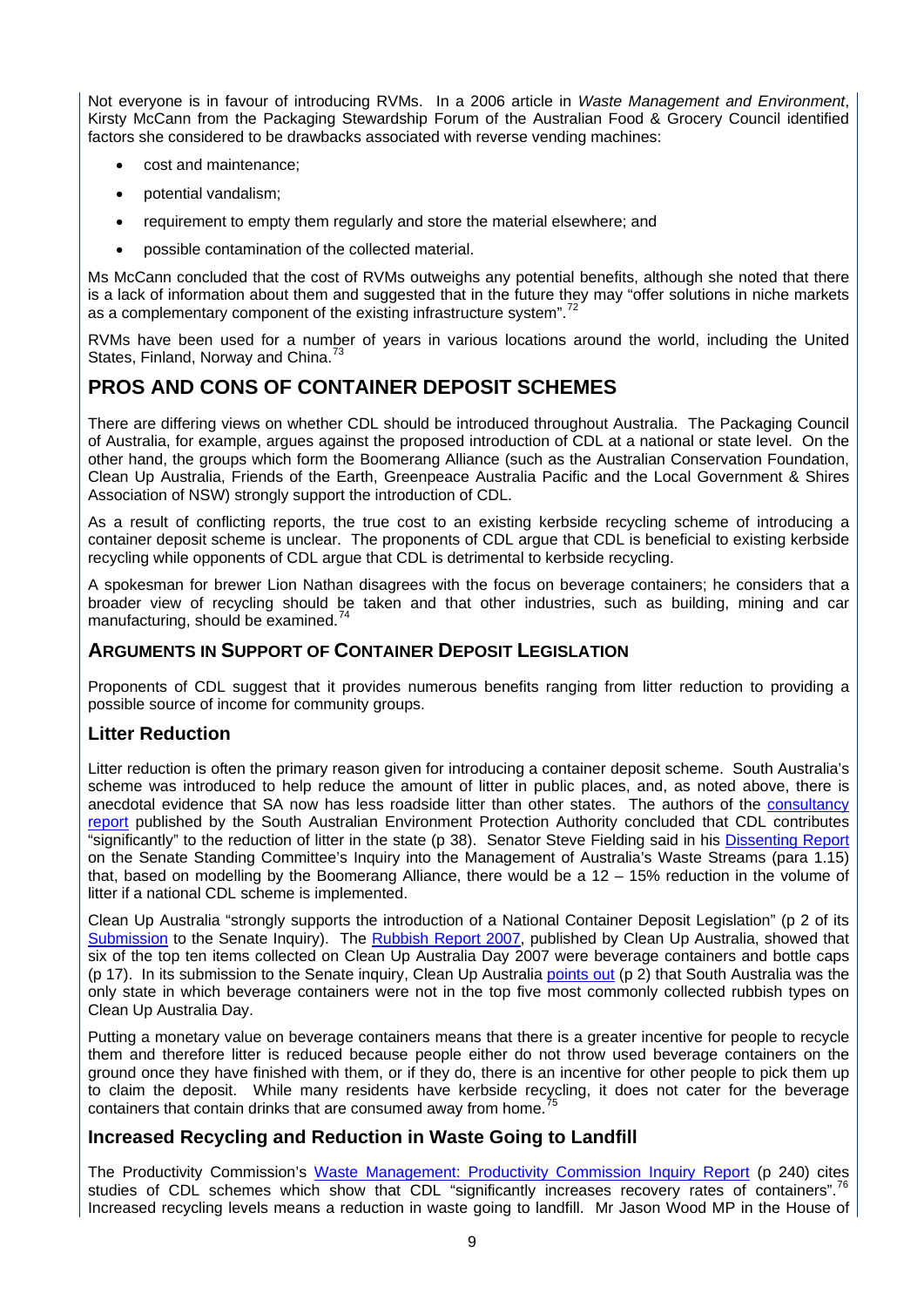Representatives said: [77](#page-25-3)

Based on South Australian figures, a national scheme could save up to 500,000 tonnes of packaging landfill each year – equal to about 12 billion bottles and cans. That would be 12 billion bottles that are currently not being recycled, that are lining our streets and that are flowing into our stormwater drains and down our creeks or taking up space in landfills.

The South Australian **[consultancy report](http://www.epa.sa.gov.au/pdfs/cdl_report.pdf)** (p 8) cited a 1998 Metropolitan Waste Analysis which "indicated a contribution of 7.3% by CDL depots to a total diversion rate of 17.4% when the entire waste stream for domestic waste is included". The Packaging Council of Australia, however, said in its submission to the Senate Inquiry on waste management that beverage containers comprise around four per cent of the municipal waste stream. A submission from the ISF estimated that if NSW implemented a similar scheme to that in South Australia, the municipal waste stream would be reduced by between four and eight per cent.<sup>[78](#page-25-4)</sup> Senator Steve Fielding said in his [Dissenting Report](http://www.aph.gov.au/Senate/committee/eca_ctte/aust_waste_streams/report/d01.htm) on the Inquiry into the Management of Australia's Waste Streams (para 1.15) that based on modelling by Boomerang Alliance there would be "[a] 6% reduction in municipal waste to landfill – 631,008 tonnes per annum".

#### <span id="page-13-0"></span>**Other Environmental Benefits**

Proponents of CDL claim that CDL has a positive effect on the environment because less energy and water are used than if raw materials are used to make beverage containers,<sup>[79](#page-25-5)</sup> and less carbon is emitted.<sup>[80](#page-25-6)</sup> In the Senate Committee's [Dissenting Report](http://www.aph.gov.au/Senate/committee/eca_ctte/aust_waste_streams/report/d01.htm) (para 1.3), Senator Fielding said that a national container deposit scheme would mean up to 1.8 million tonnes of greenhouse gases a year would not be released and it "would save 8 gigalitres of water every year". The Hon Bruce Scott MP made the point in the House of Representatives in June 2008 that it uses less energy to recycle an aluminium can, for instance, than to make a new one using raw materials.<sup>8</sup>

#### <span id="page-13-1"></span>**Employment**

One of the benefits of CDL is said to be the number of jobs that are created. The Independent Review of Container Deposit Legislation in NSW concluded that up to 1,500 permanent full-time positions would be created if CDL were introduced in NSW.<sup>[82](#page-25-8)</sup>

With respect to South Australia, the [2000 SA report](http://www.epa.sa.gov.au/pdfs/cdl_report.pdf) (p 38) stated:

Overall, it is estimated that CDL has a positive direct and follow on (multiplier) employment impact on the State of 1674 full and part time jobs (taking into consideration the negative impacts of handling fees and other costs).

The report noted that many of the employment opportunities created by CDL are in regional areas where there are limited employment opportunities.

Senator Fielding said, in his [Dissenting Report](http://www.aph.gov.au/Senate/committee/eca_ctte/aust_waste_streams/report/d01.htm) on the Senate Standing Committee's Inquiry into the Management of Australia's Waste Streams (para 1.15) that, based on the Boomerang Alliance submission, there would be at least 1,000 new jobs if a national container deposit scheme were implemented.

#### <span id="page-13-2"></span>**Source of Income for Charities, Schools, Clubs, etc**

Container deposit schemes are regarded by many as a good fundraising opportunity for community groups, such as charities, P & Cs and sporting clubs. The South Australian branch of the Scout Association of Australia has been able to keep its membership fees lower than those of the branches in other Australian states and territories because of income raised from the state's container deposit scheme.<sup>[83](#page-25-9)</sup> The Hon Bruce Scott MP said in the House of Representatives in June 2008 that the scouting movement made over \$7 million from bottle recycling in South Australia last year.<sup>[84](#page-25-10)</sup>

#### <span id="page-13-3"></span>**Beneficial for Other Recycling**

It has been argued that container deposit schemes can benefit existing kerbside recycling schemes. Stuart White, writing in *Waste Management and Environment*, for example, says that CDL reduces "high volume, low weight containers" and thereby reduces the cost of providing kerbside recycling. Garth Lamb, writing in a different issue of the same publication, concedes that there is less high value PET available for kerbside recycling if a CDL scheme is also operating but there is also "less glass contamination of paper, which then sells for a higher price".<sup>[85](#page-25-11)</sup> Garth Lamb also notes that compaction rates for recycling trucks are able to be higher because there is less glass to break. The greater compaction means greater capacity. Kerbside recyclers are able to claim the deposit of beverage containers that are collected; this, White claims, "more than offset[s] the reduction in materials value". He concludes that local governments "would realise financial benefits from the introduction of a [container deposit scheme]". <sup>[86](#page-25-12)</sup>

The [Boomerang Alliance](http://www.bringitback.org.au/boomerang/) [says](http://www.boomerangalliance.org/000_files/25_CDL_and_kerbside.pdf) (p 1) that kerbside recycling is heavily subsidised by ratepayers because the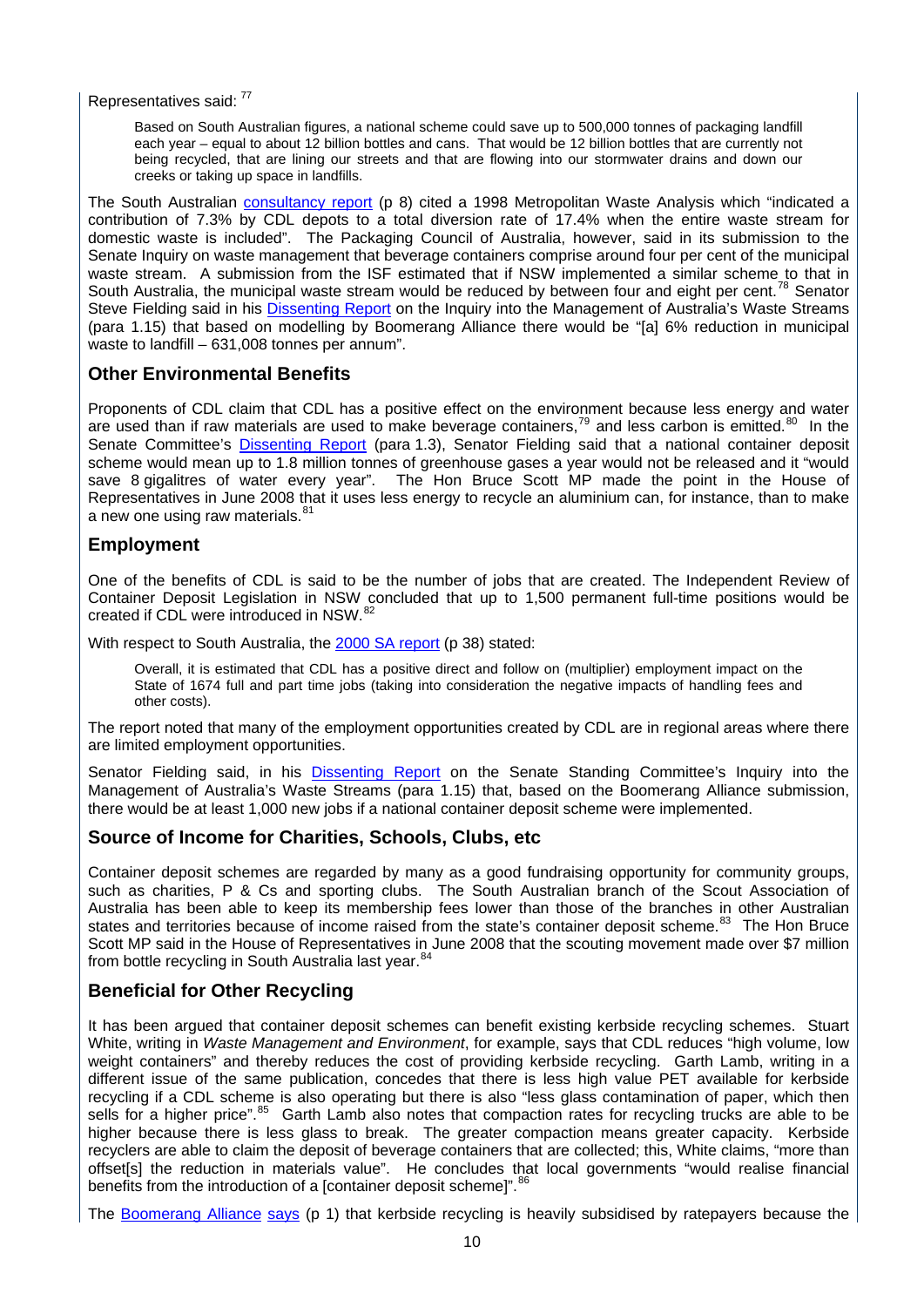cost of collecting the recyclables is more than local governments are able to recoup from their sale. The Boomerang Alliance [says](http://www.boomerangalliance.org/000_files/25_CDL_and_kerbside.pdf) (p 1) that councils in South Australia have reported earning up to \$90,000 per year from the state's container deposit scheme. The 2000 SA study [found](http://www.epa.sa.gov.au/pdfs/cdl_report.pdf) (p 39) that while some stealing of kerbside recyclables occurs, the ability of the local government and contractors to redeem the deposits of the remaining beverage containers "should significantly offset any increase in the unit cost of collection caused by the diversion of deposit containers to collection depots".

The Boomerang Alliance [considers](http://www.boomerangalliance.org/000_files/25_CDL_and_kerbside.pdf) (p 2) that CDL works well in parallel with kerbside recycling because kerbside recycling is "very poor at recovering" beverage containers consumed away from home to which CDL is well suited.

The network of collection points created for beverage containers can be used for other waste, such as computers and batteries.<sup>8</sup>

#### <span id="page-14-0"></span>**Less Broken Glass**

The Bicycle Transport Alliance suggested that there would be more cyclists if CDL was introduced because cyclists would have less punctures to repair due to there being less broken glass on roads and paths.<sup>[88](#page-25-14)</sup> The Boomerang Alliance [considers](http://www.boomerangalliance.org/000_files/25_CDL_and_kerbside.pdf) (p 1) another benefit of CDL to be less injuries from broken glass. A recent Massachusetts study shows that there was a significant reduction in presentations at hospitals from broken glass injuries after the introduction of container deposit schemes.<sup>[89](#page-25-15)</sup>

There will also be less contamination of the paper collected to be recycled.

#### <span id="page-14-1"></span>**ARGUMENTS AGAINST CONTAINER DEPOSIT LEGISLATION**

Cost is at the heart of most of the arguments against introducing container deposit schemes. These costs relate to such matters as: the cost of establishing a scheme, the increased cost of beverages and the cost to existing kerbside recycling collectors (and resulting increases in rates if the local government is the kerbside collector).

The Australian Food and Grocery Council released a [media statement](http://www.afgc.org.au/index.cfm?id=795) on 26 February 2009, where its Chief Executive Kate Carnell said that "it was disappointing that high profile members of the community were still calling for costly, outdated 1970s solutions to 2009 challenges".

In its 2006 report on CDL, the Productivity Commission [concluded](http://www.pc.gov.au/__data/assets/pdf_file/0014/21614/waste.pdf) (page 246):

The case for introducing CDL in addition to existing kerbside collection schemes on resource recovery grounds is weak. CDL achieves improved recovery of beverage containers. However, it does so at the cost of introducing an additional collection system that competes with existing kerbside collection schemes for resources, and is likely to reduce the economies of scale of kerbside collection. Resource recovery under CDL is also likely to be significantly more costly than under kerbside recycling.

With regard to litter reduction, CDL reduces beverage container litter, but there is little evidence that it affects other littering behaviour. The litter-reduction benefits (measured as reduced costs of litter collection) are likely to be marginal. This is due to the fact that beverage containers make up a relatively small component of the litter stream and most of the litter collection costs are fixed. The costs of achieving the benefits are likely to be high. CDL does not target the littering behaviour directly nor, by focusing on one component of the litter stream, does it do so comprehensively.

The high operating costs typically associated with CDL suggest that the benefits of a consumer depositrefund scheme would need to be very substantial to justify its implementation. Thus, a deposit-refund scheme might only be warranted for products with a disproportionately high cost of illegal disposal.

The Productivity Commission made a finding in relation to CDL that kerbside recycling is "a less costly option for recovering resources, while general anti-litter programs are likely to be a more cost-effective way of pursuing overall litter reduction".

The Productivity Commission noted that the cost of running a CDL scheme "will, to some degree, depend on the program design."<sup>[91](#page-25-17)</sup> It has been suggested, for example, that using reverse vending machines "could significantly reduce the costs of container recovery".<sup>[92](#page-25-18)</sup> A system such as that in South Australia would be quite expensive to implement because the beverage containers are manually sorted.<sup>[93](#page-25-19)</sup>

An article in the *Courier-Mail* on 24 June 2008 cited the Brisbane City Council (BCC) warning that implementing CDL in Queensland could mean increases in rates because council recycling will not be as profitable (the BCC expects its waste revenue would be halved). It estimates that it will cost between \$30 million and \$40 million to implement a container deposit scheme in Brisbane.

During debate in NSW Parliament in 2000, the Hon Mr Debus MP, then Minister for the Environment,<sup>[94](#page-25-20)</sup> said that, while the government was "not entirely opposed to container deposit legislation", it had concerns including compromising the viability of kerbside recycling by removing the most valuable materials.<sup>[95](#page-25-21)</sup> Russ Martin in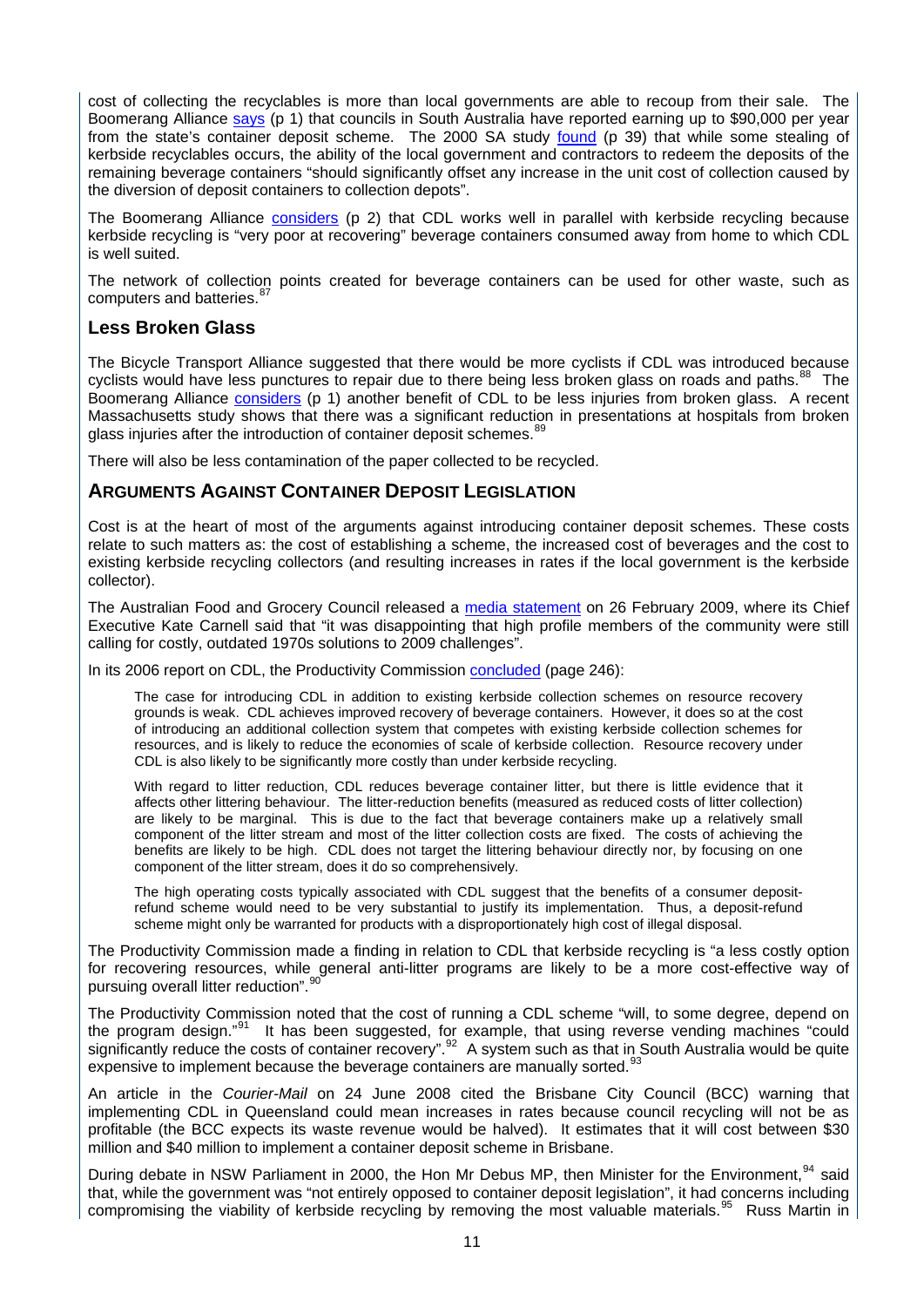*Waste Management and Environment* says that no container deposit system has been implemented in a place with existing "comprehensive recycling and litter programs, so we have to anticipate impacts".<sup>[96](#page-25-22)</sup> He points out that if consumers redeem bottle deposits, it "would come at the expense of kerbside recycling programs through lost material sales revenue, lower yields per household and lost economies of scale. ... The more material that goes through kerbside programs, the greater their efficiency, the lower the cost and the greater their environmental benefit".<sup>[97](#page-25-23)</sup>

## <span id="page-15-0"></span>**CONCLUSION**

Most Australian states and territories, other than South Australia where CDL is already entrenched, appear to be waiting for the Commonwealth Government to institute a national container deposit system before taking action locally. The EPHC is in charge of this process at the national level. The agenda for the next meeting of the EPHC, to be held in June 2010, is to consider community attitudes to CDL, and then, if appropriate, to commission a report into the available options. Given these outstanding action items, it is unlikely that significant steps towards actually implementing a national container deposit system will be taken within the immediate short-term.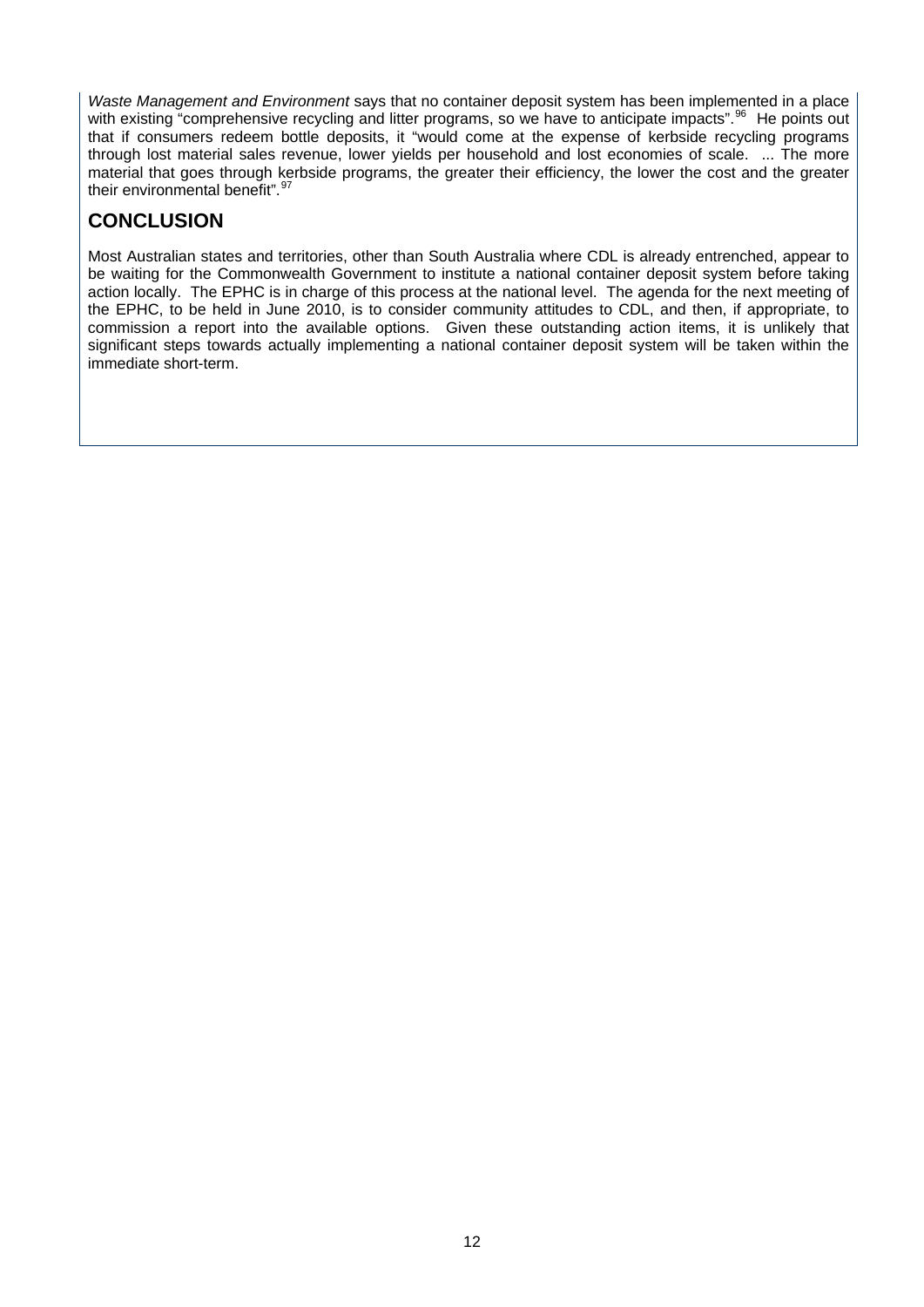## <span id="page-16-0"></span>**LINKS TO SELECTED FURTHER READING**

#### <span id="page-16-1"></span>**QUEENSLAND**

#### <span id="page-16-2"></span>**Ministerial Media Statements**

- The Hon Andrew McNamara MP, Minister for Sustainability, Climate Change and Innovation, Queensland [welcomes no plastic bag levy decision,](http://www.cabinet.qld.gov.au/MMS/StatementDisplaySingle.aspx?id=57639) 17 April 2008
- The Hon Anna Bligh MP, Premier, and the Hon Andrew McNamara MP, Minister for Sustainability, Climate Change and Innovation. Old to back bans on plastic bags but not at the expense of Qlders, 16 April 2008

#### <span id="page-16-3"></span>**COMMONWEALTH**

#### <span id="page-16-4"></span>**Private Members' Bills**

- Environment Protection (Beverage Container [Deposit and Recovery Scheme\) Bill 2009 \(Cth\)](http://www.comlaw.gov.au/comlaw/Legislation/Bills1.nsf/0/7517F0C8FBD8AB72CA2575B7000EC7FD?OpenDocument)
- [Drink Container Recycling Bill 2008 \(Cth\)](http://www.comlaw.gov.au/comlaw/legislation/bills1.nsf/0/0EBCA0B94BF37405CA25740B0017A41D/$file/08051.pdf)

#### <span id="page-16-5"></span>**Senate Committee Inquiries**

- Senate Standing Committee on Environment, Communications and the Arts, Inquiry into the Environment [Protection \(Beverage Container Deposit and Recovery Scheme\) Bill 2009](http://www.aph.gov.au/Senate/committee/eca_ctte/environment_protect_09/index.htm) (website)
	- [Report,](http://www.aph.gov.au/Senate/committee/eca_ctte/environment_protect_09/report/index.htm) September 2009
- Senate Standing Committee on Environment, Communications and the Arts, Inquiry into the Management [of Australia's Waste Streams](http://www.aph.gov.au/Senate/committee/eca_ctte/aust_waste_streams/index.htm) (website)
	- [Report,](http://www.aph.gov.au/Senate/committee/eca_ctte/aust_waste_streams/report/index.htm) September 2008
	- [Dissenting Report](http://www.aph.gov.au/Senate/committee/eca_ctte/aust_waste_streams/report/d01.htm), September 2008
	- Submissions received
	- [Public Hearings and Transcripts](http://www.aph.gov.au/Senate/committee/eca_ctte/aust_waste_streams/hearings/index.htm)

#### <span id="page-16-6"></span>**Media Statements**

- Media Release: Steve Fielding (Family First Party), Senator for Victoria: [Drink Container Recycling Just](http://www.stevefielding.com.au/news/details/drink_container_recycling_-_just_do_it/)  [Do It,](http://www.stevefielding.com.au/news/details/drink_container_recycling_-_just_do_it/) 5 November 2009
- Media Release: Steve Fielding (Family First Party), Senator for Victoria: [Senate Inquiry into Family First's](http://www.stevefielding.com.au/news/details/senate_inquiry_into_family_firsts_drink_container_recycling_bill/)  [Drink Container Recycling Bill](http://www.stevefielding.com.au/news/details/senate_inquiry_into_family_firsts_drink_container_recycling_bill/), 20 March 2009

#### <span id="page-16-7"></span>**EPHC**

- BDA Group Economics and Environment and Wright Corporate Strategy Pty Ltd, [Beverage](http://www.ephc.gov.au/taxonomy/term/53)  [Container Investigation, Final Report,](http://www.ephc.gov.au/taxonomy/term/53) Prepared for the EPHC Beverage Container Working Group, 20 March 2009.
- [19](http://www.ephc.gov.au/sites/default/files/EPHC_Cmq__Communique_2009_11_05.pdf)<sup>th</sup> Meeting of EPHC Communiqué, Historic agreement sets waste agenda to 2020 for less waste [and more resources,](http://www.ephc.gov.au/sites/default/files/EPHC_Cmq__Communique_2009_11_05.pdf) 5 November 2009

#### <span id="page-16-8"></span>**Productivity Commission Inquiry**

- [Waste Management: Productivity Commission Inquiry Report](http://www.pc.gov.au/projects/inquiry/waste/docs/finalreport), No 38, 20 October 2006
- **Submissions**
- [Public Hearing Transcripts](http://www.pc.gov.au/projects/inquiry/waste/docs/transcripts)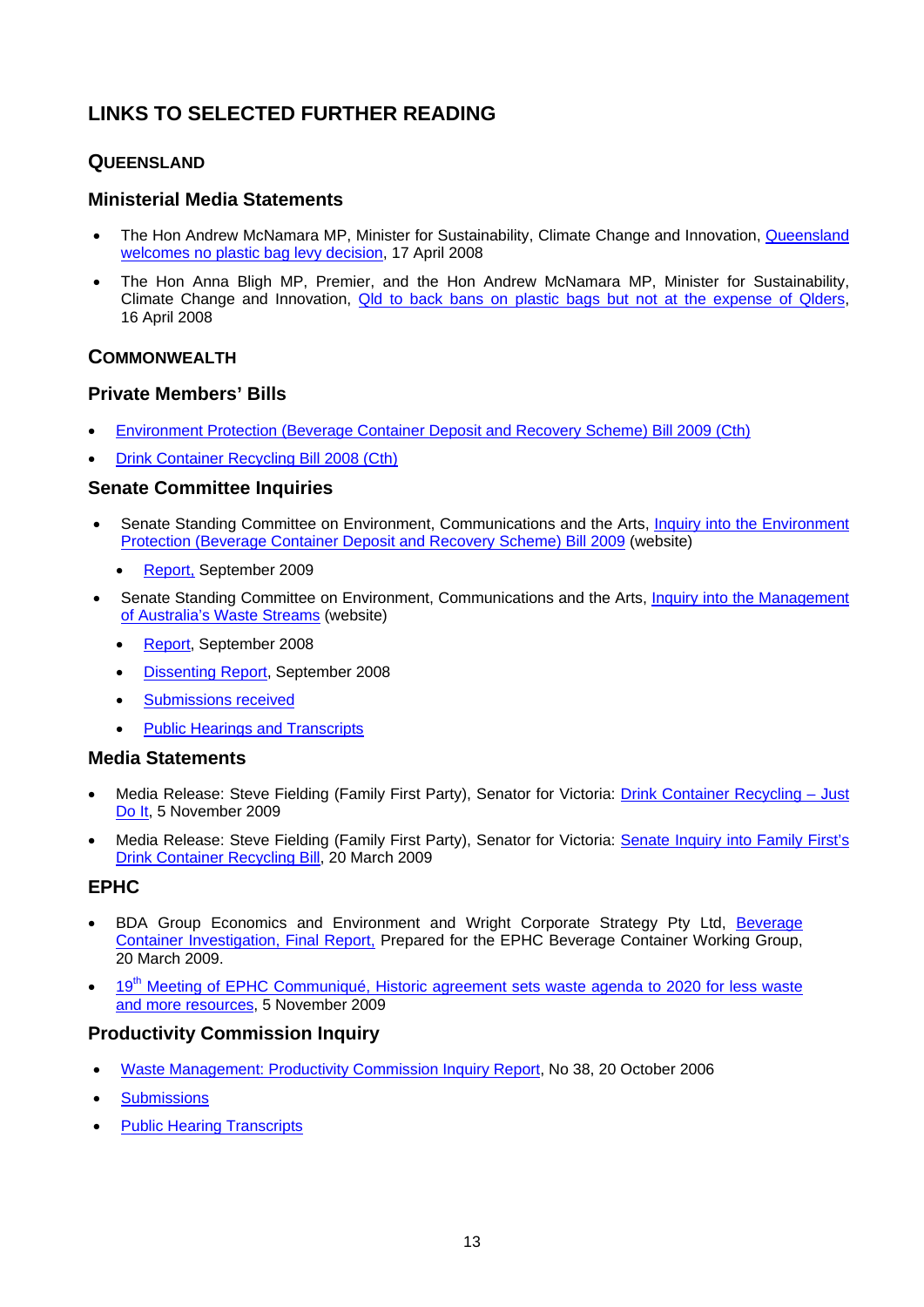## **SOUTH AUSTRALIA**

#### <span id="page-17-1"></span>**Container Deposit Legislation**

- *[Environment Protection Act 1993](http://www.legislation.sa.gov.au/LZ/C/A/Environment%20Protection%20Act%201993.aspx)* (SA)
- [Environment Protection Regulations 2009](http://www.legislation.sa.gov.au/LZ/C/R/Environment%20Protection%20Regulations%202009.aspx) which replaced the [Environment Protection \(Beverage](http://www.legislation.sa.gov.au/LZ/C/R/Environment%20Protection%20(Beverage%20Container)%20Regulations%202008.aspx)  [Container\) Regulations 2008 \(SA\)](http://www.legislation.sa.gov.au/LZ/C/R/Environment%20Protection%20(Beverage%20Container)%20Regulations%202008.aspx) from 1 September 2009

#### <span id="page-17-2"></span>**Ministerial Media Statement**

- Hon Mike Rann MP, Premier of South Australia, [Empty drink containers now worth more](http://www.ministers.sa.gov.au/news.php?id=3619), 31 August 2008
- Hon Mike Rann MP, Premier of South Australia, *[Drink container deposit increases to 10 cents](http://www.ministers.sa.gov.au/news.php?id=2757)*, 12 February 2008

#### <span id="page-17-3"></span>**Government Publications**

- EPA, [Container Deposit Legislation \(CDL\) a South Australian environmental success story,](http://www.epa.sa.gov.au/pdfs/info_cdl.pdf) EPA 074/04, March 2004
- [EPA \(SA\) Waste: Container Deposit Legislation](http://www.epa.sa.gov.au/environmental_info/waste/container_deposit_legislation) (website explains what the CDL scheme covers)
- Department of Trade and Economic Development, [Drink container deposit rises to 10 cents](http://www.southaustralia.biz/Article/NewsDetail.aspx?id=174)
- [Brochure](http://www.epa.sa.gov.au/pdfs/cdl_brochure.pdf) explaining 2003 amendments to the Act to include flavoured milk, fruit or vegetable juice, noncarbonated soft drinks and cider style alcoholic and non-alcoholic drinks in glass containers

#### <span id="page-17-4"></span>**Reports**

- Phillip Hudson Consulting Pty Ltd in association with Cole Solicitors, [Public Report on the Review of](http://www.epa.sa.gov.au/pdfs/cdl_report.pdf)  [Economic and Environmental Impacts of the Beverage Provisions of the Environment Protection Act 1993](http://www.epa.sa.gov.au/pdfs/cdl_report.pdf)  [\(Container Deposit Legislation\) in South Australia,](http://www.epa.sa.gov.au/pdfs/cdl_report.pdf) prepared for the Environment Protection Agency Department for Environment, Heritage and Aboriginal Affairs, March 2000
- McGregor Tan Research, [Community awareness and acceptance of Container Deposit Legislation,](http://www.epa.sa.gov.au/pdfs/cdl_survey.pdf) prepared for the Environment Protection Authority, 2004

#### <span id="page-17-5"></span>**NEW SOUTH WALES**

#### <span id="page-17-6"></span>**Private Member's Bill**

- [Waste Avoidance and Resources Recovery \(Container](http://www.parliament.nsw.gov.au/prod/parlment/NSWBills.nsf/d2117e6bba4ab3ebca256e68000a0ae2/bf517113ea29b646ca2572d6007cfe94!OpenDocument) Recovery) Bill 2008 (NSW) (including Explanatory [Note\)](http://www.parliament.nsw.gov.au/prod/parlment/NSWBills.nsf/d2117e6bba4ab3ebca256e68000a0ae2/bf517113ea29b646ca2572d6007cfe94!OpenDocument)
- [Second Reading Speech,](http://www.parliament.nsw.gov.au/prod/parlment/hansart.nsf/8bd91bc90780f150ca256e630010302c/500c916a7a98c16dca25742f001dd35a!OpenDocument) Legislative Council, pp 6748 6751

#### <span id="page-17-7"></span>**Independent Review of Container Deposit Legislation in NSW**

[Report](http://www.isf.uts.edu.au/whatwedo/CDL_execsummary.html)

#### *Two of the Submissions*

- Local Government and Shires Associations of New South Wales, [Submission to Independent Review of](http://www.lgsa.org.au/resources/documents/Independent_Review.pdf)  [Container Deposit Legislation in NSW](http://www.lgsa.org.au/resources/documents/Independent_Review.pdf), 22 December 2000
- Centre for Environmental Solutions Pty Ltd (C4ES), [Impacts of Container Deposit Legislation on New](http://www.c4es.com.au/docs/C4ESNSWCDLSubmissionES00.pdf)  [South Wales Recycling and Litter Management Programs](http://www.c4es.com.au/docs/C4ESNSWCDLSubmissionES00.pdf), December 2000, prepared on behalf of the Beverage Industry Environment Council

#### <span id="page-17-0"></span>*A Critique of the Review*

Access Economics Pty Limited, Critical Assessment of *[Independent Review of Container Deposit](http://www.accesseconomics.com.au/reports/48.pdf)*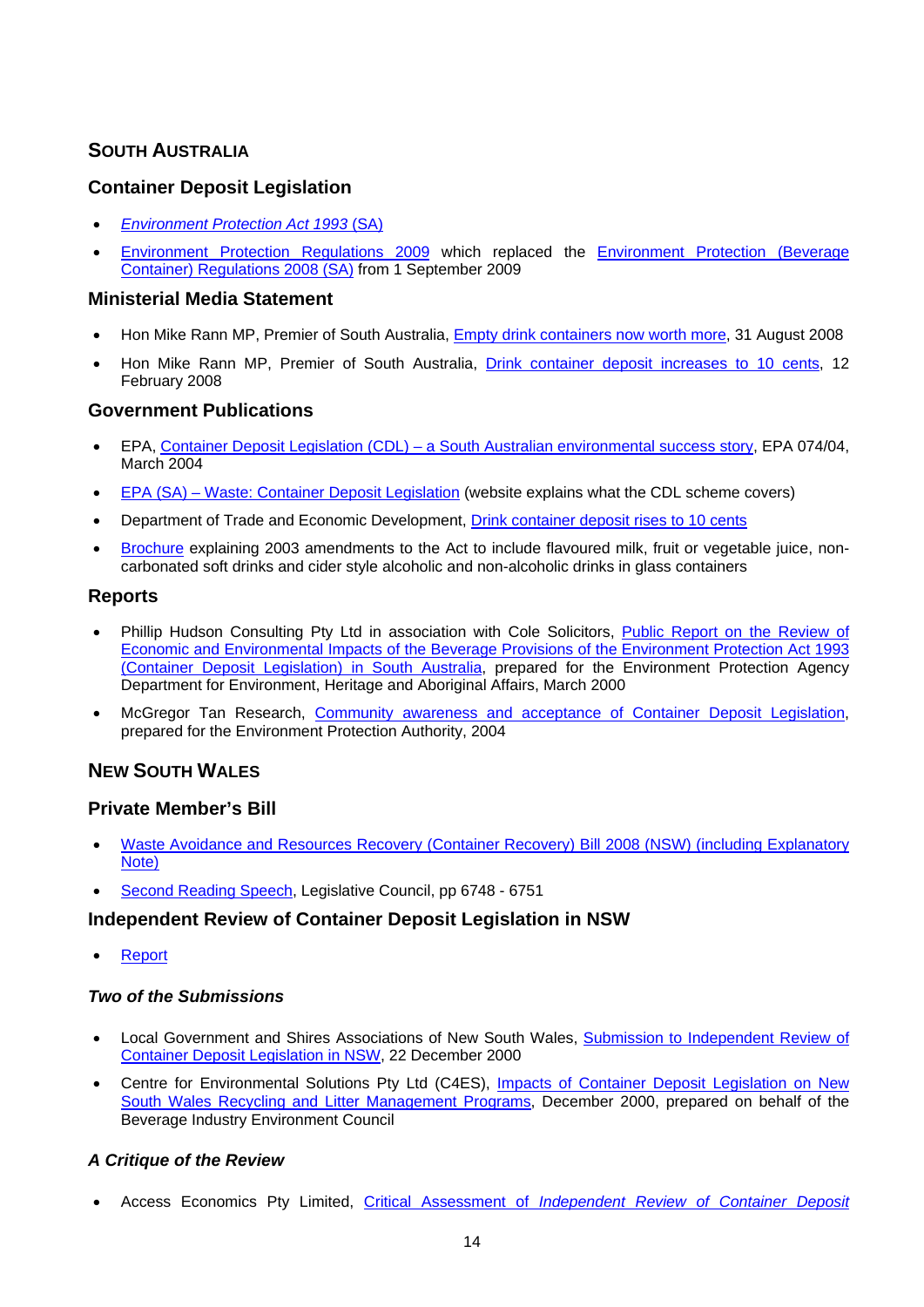*Legislation in New South Wales,* [Prepared by Dr Stuart White, Director, Institute for Sustainable Futures,](http://www.accesseconomics.com.au/reports/48.pdf)  [University of Technology, Sydney,](http://www.accesseconomics.com.au/reports/48.pdf) Report commissioned by Beverage Industry Council on behalf of the Packaging Industry Sector, 30 April 2002

#### *Response of the Institute for Sustainable Futures to Certain Concerns*

• Institute for Sustainable Futures, University of Technology, Sydney, *Independent Review of Container* [Deposit Legislation in NSW: Response to C4ES Pty Ltd Concerns](http://www.isf.uts.edu.au/whatwedo/C4ES_response_130502.pdf)

#### <span id="page-18-0"></span>**Other documents**

- Leaflet: [Local Government Supports Container Deposit Legislation](http://www.lgsa.org.au/resources/documents/CDL_Leaflet.pdf), May 2002
- Peter Hopper, [Container Deposit Legislation for New South Wales: Bringing Back Returnables,](http://www.hotkey.net.au/%7Egargoyle/CDL/Reports/BringingBackReturnables/index.html) Friends of the Earth, December 1992
- Boomerang Alliance, [Container Deposit Legislation and Kerbside Recycling](http://www.boomerangalliance.org/000_files/25_CDL_and_kerbside.pdf)

#### <span id="page-18-1"></span>**AUSTRALIAN CAPITAL TERRITORY**

#### <span id="page-18-2"></span>**Private Member's Bill and Second Reading Speech**

- [Waste Minimisation \(Container Recovery\) Amendment Bill 2008 \(ACT\)](http://www.legislation.act.gov.au/b/db_32361/default.asp)
- [Explanatory Statement](http://www.austlii.edu.au/au/legis/act/bill_es/wmrab2008500/wmrab2008500.html)
- [Second Reading Speech,](http://www.hansard.act.gov.au/hansard/2008/week05/1478.htm) 7 May 2008, pp 1478 1483

#### <span id="page-18-3"></span>**Other Hansard**

 Ms Tucker MLA, [Container Deposit Legislation,](http://www.hansard.act.gov.au/Hansard/2002/week04/964.htm) Legislative Assembly for the ACT, Week 4 Hansard, 10 April 2002, pp 964 – 967

#### <span id="page-18-4"></span>**VICTORIA**

- Parliamentary Library Research Service, [Environment Protection Amendment \(Beverage Container](http://www.parliament.vic.gov.au/research/2009RBContainerDeposit.pdf)  [Deposit and Recovery Scheme\) Bill 2009, Research Brief](http://www.parliament.vic.gov.au/research/2009RBContainerDeposit.pdf), Number 3, May 2009
- Ashleigh Kemp, [It Makes Cents: A Report into the Impacts of Container Deposit Legislation on Victorian](http://www.vic.greens.org.au/news/add-or-edit-media-releases-2009/10c-deposit-report-shows-it-makes-cents)  [Local Government,](http://www.vic.greens.org.au/news/add-or-edit-media-releases-2009/10c-deposit-report-shows-it-makes-cents) Victoria University, May 2009
- The office of Ms Colleen Hartland MLC, Turning Rubbish into Community Money, The benefits of a 10c [deposit on drink containers in Victoria](http://mps.vic.greens.org.au/system/files/Turning+Rubbish+Into+Community+Money.pdf), March 2009
- EPA Victoria, [Container Deposit Legislation Financial Impacts](http://epanote2.epa.vic.gov.au/EPA/Publications.nsf/716543f3e369a021ca256aa7001e5635/6d91a8a4c77802deca256cc4000f5cc1/$FILE/883.pdf), Policy Background Paper, January 2003

#### <span id="page-18-5"></span>**NORTHERN TERRITORY**

- Media Release: Alison Anderson MLA, Minister for Environment, [Get Cash for Your Containers at the](http://newsroom.nt.gov.au/index.cfm?fuseaction=printRelease&ID=5569)  [Freds Pass Show](http://newsroom.nt.gov.au/index.cfm?fuseaction=printRelease&ID=5569), 15 May 2009
- Media Release: Paul Henderson MLA, Chief Minister, [Cash for Cleaning up the Territory](http://newsroom.nt.gov.au/index.cfm?fuseaction=printRelease&ID=5229), 11 March 2009
- Media Release: Len Kiely MLA, Minister for Natural Resources, Environment and Heritage, [National](http://newsroom.nt.gov.au/index.cfm?fuseaction=viewRelease&id=3926&d=5)  [Container Deposit One Step Closer,](http://newsroom.nt.gov.au/index.cfm?fuseaction=viewRelease&id=3926&d=5) 17 April 2008

### <span id="page-18-6"></span>**WESTERN AUSTRALIA**

#### <span id="page-18-7"></span>**Hansard**

 Mr John Hyde MLA and Dr Judy Edwards MLA, [Container Deposit Legislation,](http://www.parliament.wa.gov.au/hansard/hans35.nsf/(ATT)/1455A50DEA11960648256E3C00322751/$file/A36+S2+20020919+p1279b-1281a.pdf) Legislative Assembly, Hansard, 19 September 2002, pp 1279 – 1281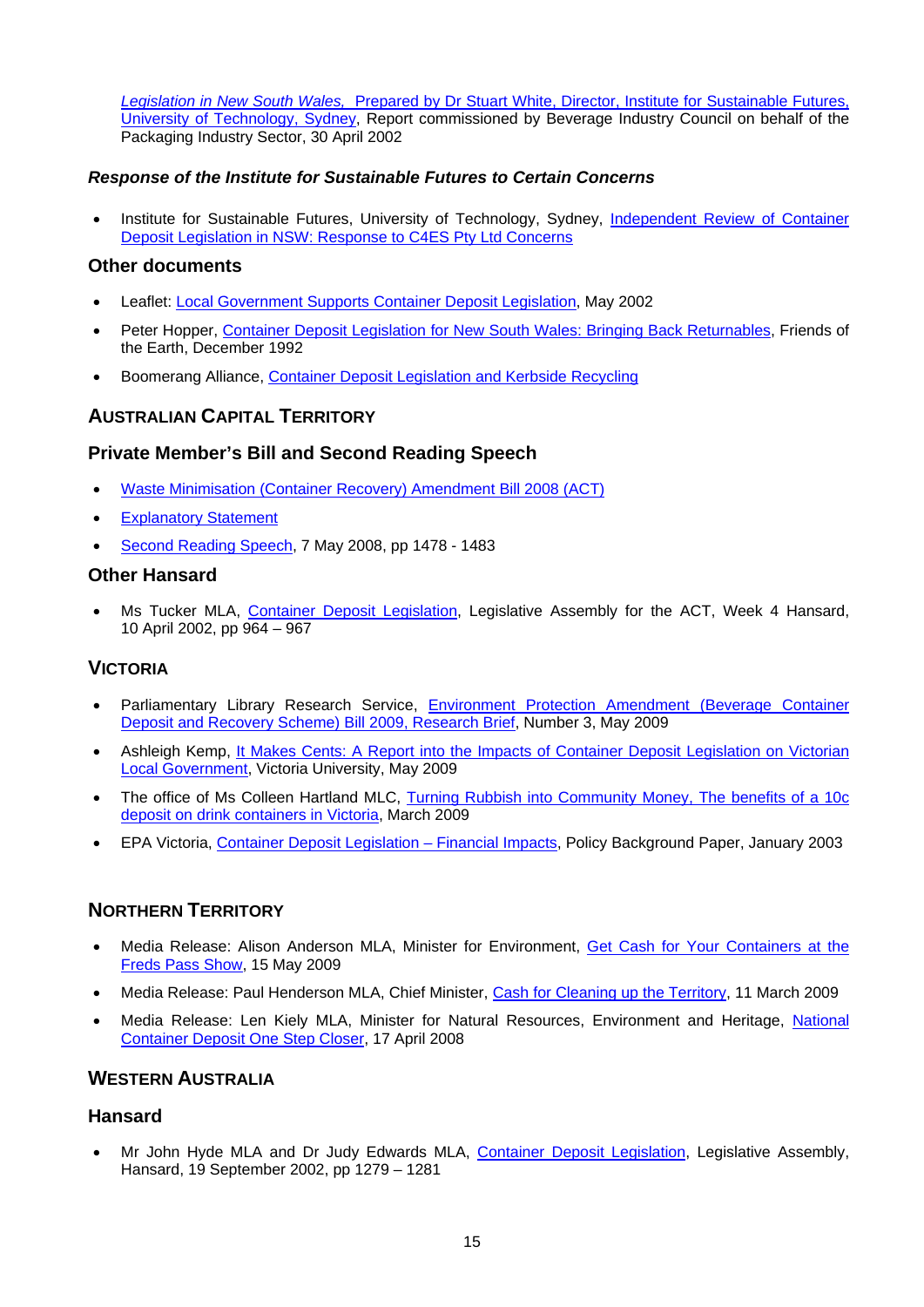#### <span id="page-19-0"></span>**Report**

 Stakeholder Advisory Group on Best Practice Container Deposit Systems for Western Australia with the support of Department of Environment and Conservation, Stakeholder Advisory Group Investigation into [Best Practice Container Deposit Systems for Western Australia, Final Report](http://www.zerowastewa.com.au/documents/sag_cds_report.pdf), January 2007

## <span id="page-19-1"></span>**TASMANIA**

#### <span id="page-19-2"></span>**Report**

 Department of Environment, Parks, Heritage and the Arts, [Feasibility Study of a Container Deposit](http://www.environment.tas.gov.au/index.aspx?base=4994)  [System for Tasmania](http://www.environment.tas.gov.au/index.aspx?base=4994), Hyder Consulting Pty Ltd, 28 May 2009

### <span id="page-19-3"></span>**OTHER DOCUMENTS**

#### <span id="page-19-4"></span>**Reports**

- WA Local Government Association, [Container Deposit System Policy Statement](http://www.wastenet.net.au/policy/statements/CDSPolicy/file/at_download), June 2008
- Dave West, [Container Deposits: The Common Sense Approach V2.1](http://boomerangalliance.org/000_files/Final_Container_Deposits___the_common_sense_approach.pdf) (Western Australia), Boomerang Alliance, February 2007
- Perchards, [Comments on Boomerang Alliance Paper,](http://www.pca.org.au/homepage/PackWeb/OzResponseCDL_10_11_06.pdf) *Container Deposits The Common Sense Approach*, November 2006

#### <span id="page-19-5"></span>**Websites**

- [Bottle Bill Resource Guide](http://www.bottlebill.org/) good for coverage of the USA, Canada and some other countries. The site includes numerous links to recent media coverage of container deposit legislation as well as a description of the CDL.
- The [Boomerang Alliance](http://www.boomerangalliance.org/), a strong advocate for zero waste in Australia, has a collection of documents about the campaign for deposit laws in WA on their website.

#### **NEWSPAPER AND ONLINE ARTICLES**

A selection of newspaper and online articles published in 2008 and 2009:

- Drink scheme canned for now, *Sydney Morning Herald*, 10 November 2009
- Drink makers fight deposit scheme plan, *Australian Financial Review*, 5 November 2009
- WA's waste crisis to continue with [EPHC stalling on container deposits](http://conservationwa.asn.au/images/mediareleases/Nov2009/wa%20waste%20crisis%20to%20continue%20with%20ephc%20stalling%20on%20container%20deposits.pdf), Conservation Council of Western Australia Inc., *Media Release*, 5 November 2009
- Dirty tactics suspected in container recycling battle, *Age*, 1 November 2009
- Cost of a drink to rise Recycling under fire, *Sunday Mail*, 1 November 2009
- Crunch time for recycle bid, *Australian Financial Review*, 29 October 2009
- Drink giants face \$500m recycling bill, *Australian Financial Review*, 28 October 2009
- [Clean-up sparks call for container deposit scheme,](http://www.abc.net.au/news/stories/2009/10/05/2704697.htm) *ABC Online*, 5 October 2009
- [Deposit container legislation put on ice](http://www.ausfoodnews.com.au/2009/09/18/deposit-container-legislation-put-on-ice.html), *Australian Food News*, 18 September 2009
- [Hopes high for new recycling initiative](http://www.ausfoodnews.com.au/2009/09/10/hopes-high-for-new-recycling-initiative.html), *Australian Food News*, 10 September 2009
- [Beverage container levy plan under Senate scrutiny](http://www.ausfoodnews.com.au/2009/08/24/beverage-container-levy-plan-under-senate-scrutiny.html), *Australian Food News*, 24 August 2009
- Government rejects bottle refund bill, *Age*, 25 June 2009
- [Beverage container deposit plan still up in air](http://www.ausfoodnews.com.au/2009/05/22/beverage-container-deposit-system-considered-by-environment-ministers.html), *Australian Food News*, 22 May 2009
- Industry in bid to can deposits, *Courier Mail*, 20 May 2009
- Secret plan for recycling levy on bottles, cans, *Sydney Morning Herald*, 15 May 2009
- Insert here: Empties instead of coins, *Sydney Morning Herald*, 29 April 2009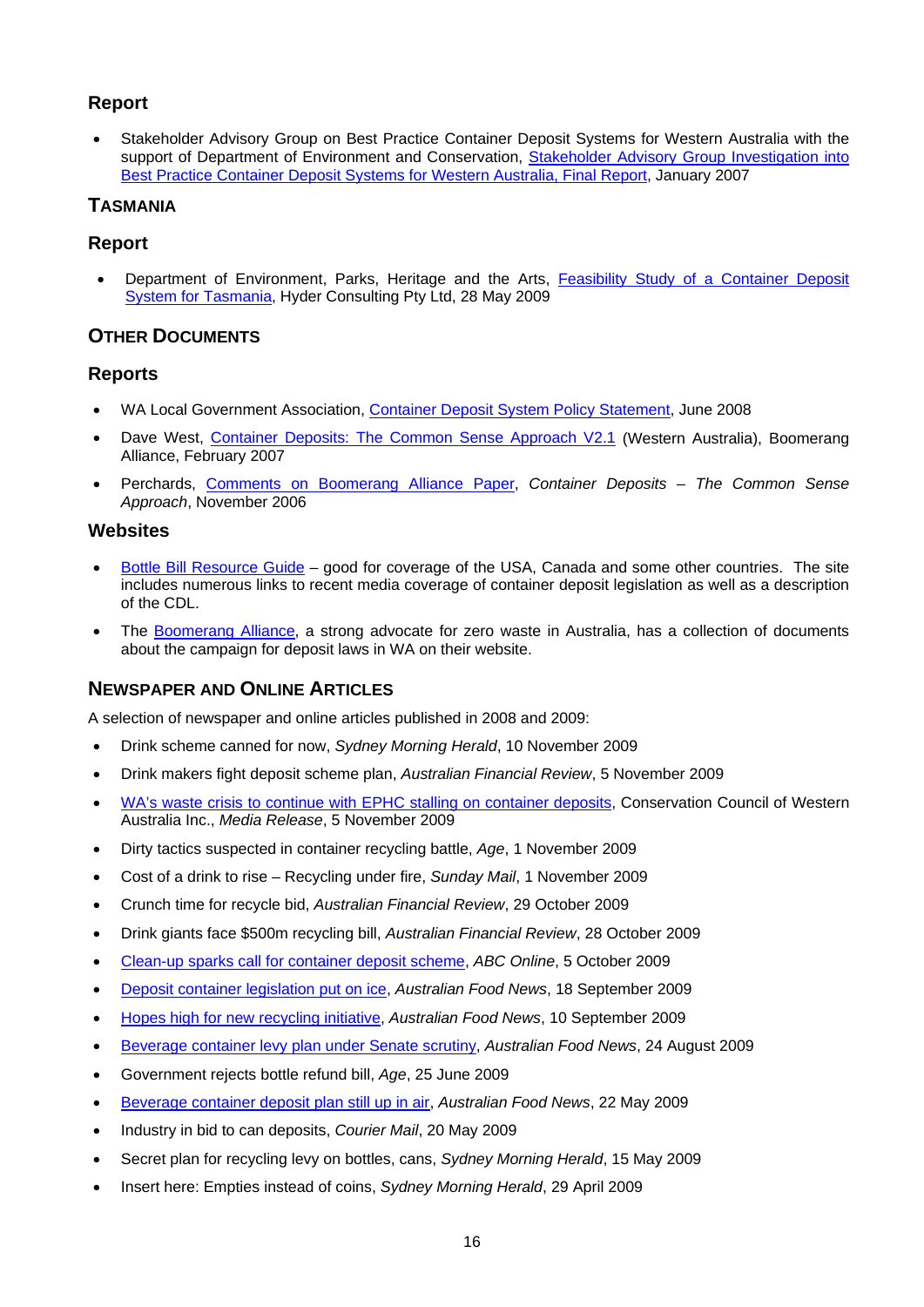- Bottle-drive for refund scheme, *Age*, 6 March 2009
- [Outdated 70s solution to recycling won't work,](http://www.afgc.org.au/index.cfm?id=795) *Media Release*, Australian Food and Grocery Council, 26 February 2009
- Broad support for 10c deposit on bottles, *Courier Mail*, 4 February 2009
- [Container deposit scheme offers jobs hope](http://www.abc.net.au/news/stories/2009/01/28/2475836.htm), *ABC News*, 28 January 2009
- [Council still awaiting bottle refund answers](http://www.abc.net.au/news/stories/2008/09/04/2354894.htm), *ABC News*, 4 September 2008
- [Recycling deposit scheme considered,](http://www.abc.net.au/news/stories/2008/07/01/2291233.htm) *ABC News*, 1 July 2008
- [SA ahead of the rest on recycling](http://www.abc.net.au/7.30/content/2008/s2287158.htm), *7:30 Report*, 26 June 2008
- [Beer up to cover deposit rise](http://www.abc.net.au/news/stories/2008/06/25/2286060.htm), *ABC News*, 25 June 2008
- Bottle bank a money waster: Beer to rise \$4 a carton, warns council, *Courier-Mail*, 24 June 2008
- [Deposit rise to hit drink prices](http://www.news.com.au/adelaidenow/story/0,22606,23901849-5006301,00.html), *adelaidenow.com.au*, 21 June 2008
- [NT still keen on national container deposit scheme](http://www.abc.net.au/news/stories/2008/04/18/2220816.htm), *ABC News*, 18 April 2008
- [Beverage companies deny container deposit scare campaign,](http://www.abc.net.au/news/stories/2008/04/17/2219953.htm) *ABC News*, 17 April 2008
- [Step forward on national container deposits](http://www.abc.net.au/news/stories/2008/04/17/2220207.htm), *ABC News*, 17 April 2008
- It's economical being green, *Courier-Mail*, 1 April 2008
- Cash plan for recycling of containers facing the can, *Courier-Mail*, 31 March 2008
- Passing the buck on waste, *Courier-Mail*, 30 March 2008
- Editorial: Awareness should be part of cycle, *Courier-Mail*, 29 March 2008
- Cash or Trash Bottle and can deposit plan to boost recycling, *Courier-Mail*, 28 March 2008
- [Kiely, Garrett discuss container deposit program](http://www.abc.net.au/news/stories/2008/02/29/2176255.htm), *ABC News*, 29 February 2008
- Deposit scheme push to give cash for trash, *Courier-Mail*, 27 February 2008
- [AFGC concern: Container deposit legislation](http://www.foodmag.com.au/Article/AFGC-concern-container-deposit-legislation/146427.aspx), 25 February 2008
- [Return to sender, or many unhappy returns?](http://www.smh.com.au/news/environment/return-to-sender-or-many-unhappy-returns/2008/02/22/1203467388943.html) *Sydney Morning Herald*, 23 February 2008
- [Brewer rejects container deposit scheme,](http://www.abc.net.au/news/stories/2008/02/22/2169956.htm) *ABC News*, 22 February 2008
- [Container deposits to double in SA,](http://www.abc.net.au/news/stories/2008/02/12/2160266.htm) *ABC News,* 12 February 2008
- [Deposit increase to force drink price rise](http://www.abc.net.au/news/stories/2008/02/12/2160851.htm), *ABC News*, 12 February 2008
- [Kiernan wants cash for cans,](http://www.abc.net.au/news/stories/2008/02/08/2158026.htm) *ABC News*, 8 February 2008

**History Note**: This e-Research Brief was first published in October 2008 and updated as at 7 December 2009.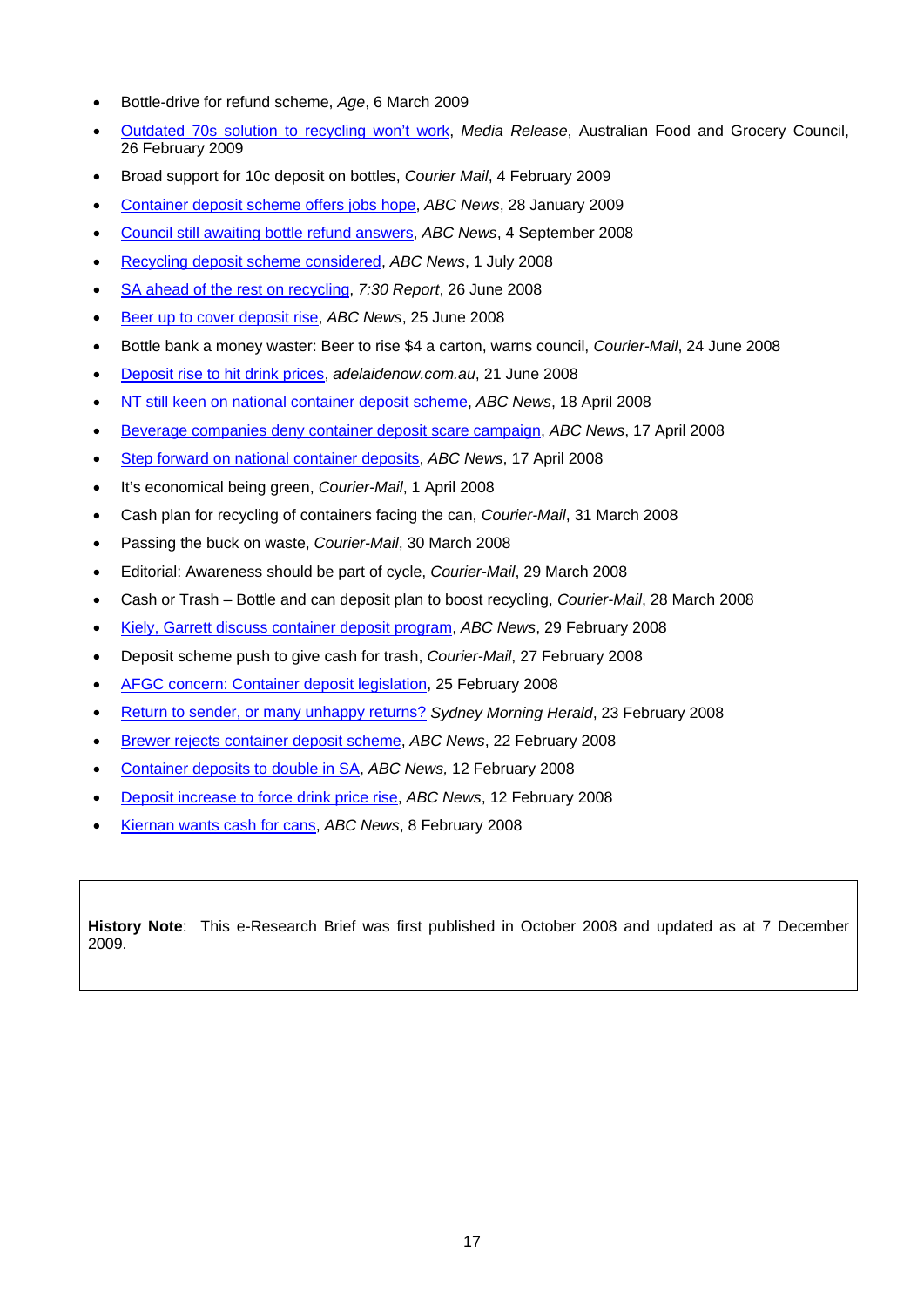## <span id="page-21-0"></span>**ENDNOTES**

- <span id="page-21-1"></span>1 See for example, Senator Steve Fielding, Second Reading Speech, Senate, *Parliamentary Debates*, 13 March 2008, pp 773-774 and Genia McCaffery, president of the Local Government and Shires Association of NSW and North Sydney's mayor, cited in Christine Kilpatrick, Deposit schemes cut the stream, *Weekend Australia*, 31 May - 1 June 2008, Recycling Special Report, p 2. Others, however, do not see it in such a positive light; Coca-Cola Amatil and Foster's Group, for example, reportedly have described container deposit schemes as a "1970s solution to a 21<sup>st</sup> century problem" and argued that the introduction of CDL would increase the cost of beverages: Renee Viellaris, Cash or Trash: Bottle and can deposit plan to boost recycling, *Courier-Mail*, 28 March 2008.
- <span id="page-21-2"></span>2 See, for example, the Hon JD Hill, [Broomhill, Hon GR](http://hansard.parliament.sa.gov.au/pages/loaddoc.aspx?dly=y&eID=1&eD=2008_02_12), South Australia, House of Assembly, *Parliamentary Debates*, 12 February 2008, p 1912.
- <span id="page-21-3"></span>3 See, for example, Senate Standing Committee on Environment, Communications and the Arts, [Report on](http://www.aph.gov.au/Senate/committee/eca_ctte/environment_protect_09/report/index.htm)  [the Environment Protection \(Beverage Container Deposit and Recovery Scheme\) Bill 2009](http://www.aph.gov.au/Senate/committee/eca_ctte/environment_protect_09/report/index.htm), September 2009, pp 3-4 and the Hon Carmel Tebbutt MP, then Minister Assisting the Minister for the Environment, [Container deposit legislation,](http://www.parliament.nsw.gov.au/Prod/parlment/hanstrans.nsf/V3ByKey/LC20010411) New South Wales, Legislative Council, Questions Without Notice, *Parliamentary Debates*, 11 April 2001, p 13,552.
- <span id="page-21-4"></span>4 19<sup>th</sup> Meeting of the EPHC [Communiqué](http://www.ephc.gov.au/sites/default/files/EPHC_Cmq__Communique_2009_11_05.pdf), Historic agreement sets waste agenda to 2020 for less waste and more resources, 5 November 2009.
- <span id="page-21-5"></span>5 South Australia's beverage container deposit rose to 10 cents on 1 September 2008: Regulation 6 of the [Environment Protection \(Beverage Container\) Regulations 2008 \(SA\)](http://www.legislation.sa.gov.au/LZ/C/R/Environment%20Protection%20(Beverage%20Container)%20Regulations%202008.aspx) (which were revoked and replaced by the [Environment Protection Regulations 2009 \(SA\)](http://www.legislation.sa.gov.au/LZ/C/R/Environment%20Protection%20Regulations%202009.aspx) from 1 September 2009) and section 2 of the [Environment Protection \(Miscellaneous\) Amendment Act 2008 \(SA\).](http://austlii.law.uts.edu.au/au/legis/sa/num_act/epaa200835o2008545/) See also EPA (SA), [Waste: Container](http://www.epa.sa.gov.au/environmental_info/waste/container_deposit_legislation)  [Deposit Refunds.](http://www.epa.sa.gov.au/environmental_info/waste/container_deposit_legislation) Proponents of CDL have different views on how much the deposit should be and whether it should be different for different sized beverage containers. Ian Kiernan, the founder of Clean Up Australia Day, said in January 2008 that he would like a 20 cent deposit added to the cost of plastic beverage containers in the Northern Territory: [Kiernan wants cash for cans,](http://www.abc.net.au/news/stories/2008/02/08/2158026.htm) *ABC News*, 8 February 2008.
- <span id="page-21-6"></span>6 The *Beverage Container Act 1975* (SA) was repealed in 1993 and the relevant provisions were inserted in the *Environmental Protection Act 1993* (SA).
- <span id="page-21-7"></span>7 The Hon JD Hill MP, Minister for Health, Minister for the Southern Suburbs, Minister Assisting the Premier in the Arts, [Broomhill, Hon GR,](http://hansard.parliament.sa.gov.au/pages/loaddoc.aspx?dly=y&eID=1&eD=2008_02_12) South Australia, House of Assembly, *Parliamentary Debates*, 12 February 2008, p 1911.
- <span id="page-21-8"></span>8 The Hon Mike Rann MP is also Minister for Economic Development, Minister for Social Inclusion, Minister for the Arts and Minister for Sustainability and Climate Change.
- <span id="page-21-9"></span>9 The Hon Mike Rann MP, [Broomhill, Hon GR](http://hansard.parliament.sa.gov.au/pages/loaddoc.aspx?dly=y&eID=1&eD=2008_02_12), p 1908.
- <span id="page-21-10"></span><sup>10</sup> The Hon [John Hill](http://www.parliament.sa.gov.au/Members/List+of+All+Members.htm) MP is also the Minister for Southern Suburbs and the Minister Assisting the Premier in the Arts.
- <sup>11</sup> The Hon JD Hill MP, [Broomhill, Hon GR](http://hansard.parliament.sa.gov.au/pages/loaddoc.aspx?dly=y&eID=1&eD=2008_02_12), p 1911.
- <span id="page-21-11"></span><sup>12</sup> Phillip Hudson Consulting Pty Ltd in association with Cole Solicitors, Container Deposit Legislation: Public [report on the review of the economic and environmental impacts of the beverage provisions of the](http://www.epa.sa.gov.au/pdfs/cdl_report.pdf)  [Environment Protection Act 1993 \(Container Deposit Legislation\) in South Australia,](http://www.epa.sa.gov.au/pdfs/cdl_report.pdf) prepared for the Environment Protection Agency and Department for Environment, Heritage and Aboriginal Affairs, March 2000.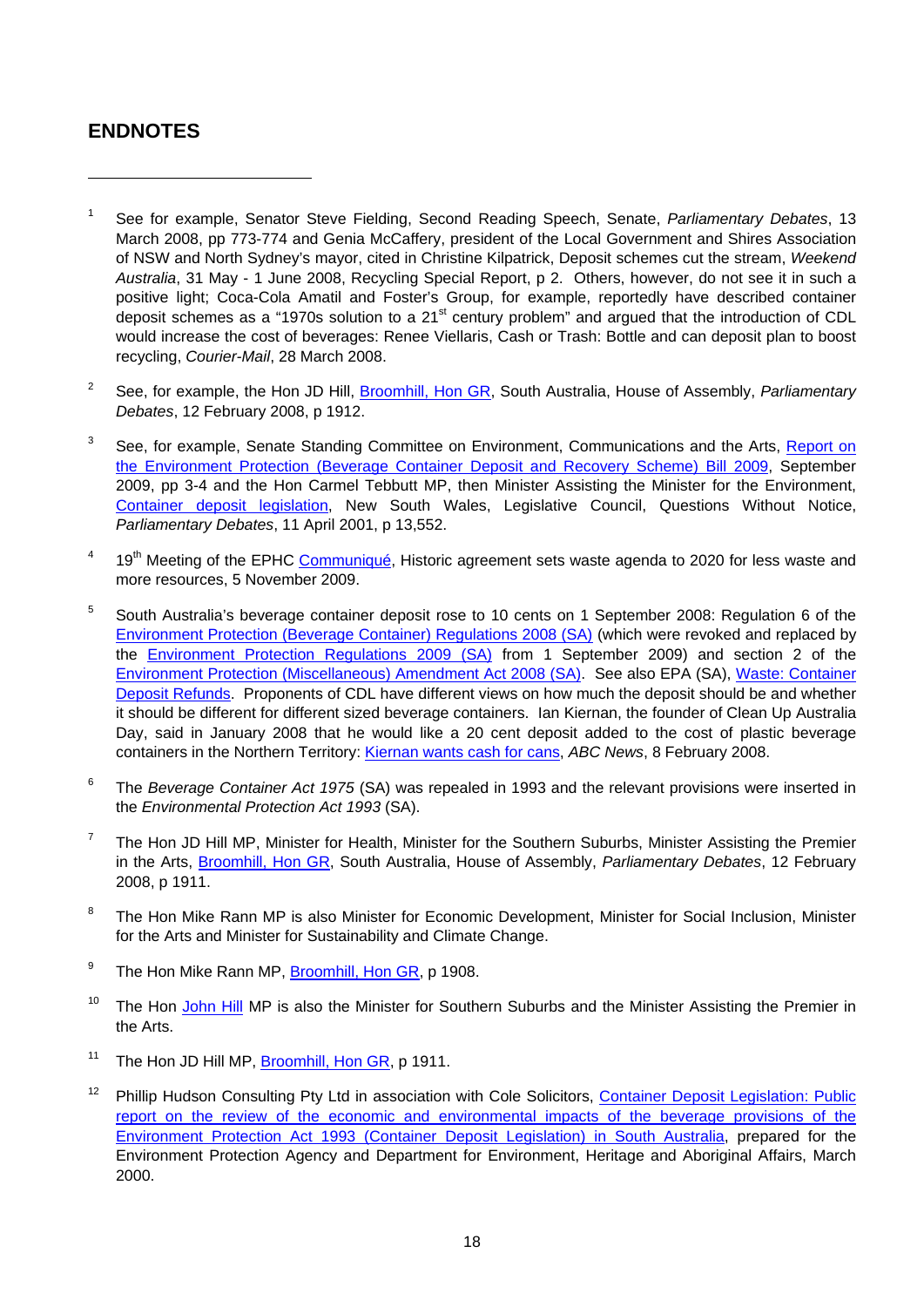- <span id="page-22-0"></span><sup>13</sup> Senate Committee (Environment, Communications, and the Arts Legislation Committee), Report on the [Environment Protection \(Beverage Container Deposit and Recovery Scheme\) Bill 2009,](http://www.aph.gov.au/Senate/committee/eca_ctte/environment_protect_09/report/report.pdf) September 2009, p 4.
- <span id="page-22-1"></span> $14$  It is forecast that greenhouse gas emissions will be reduced by up to 70,000 tonnes per year: The Hon Mike Rann MP, [Drink container deposit increases to 10 cents](http://www.ministers.sa.gov.au/news.php?id=2757), *Ministerial Media Release*, 12 February 2008.
- <span id="page-22-2"></span><sup>15</sup> See, for example, Emma Chalmers, Bottle bank a money waster: Beer to rise \$4 a carton, warns council, *Courier-Mail,* 24 June 2008 and [Deposit increase to force drink price rise,](http://www.abc.net.au/news/stories/2008/02/12/2160851.htm) *ABC News*, 12 February 2008.
- <span id="page-22-3"></span><sup>16</sup> The collection handling systems in South Australia cost about 4c a container: Jenny Pickles, Containing the debate on CDL, *Waste Management & Environment*, 19(3), April 2008, p 16.
- <span id="page-22-4"></span>17 [Beer up to cover deposit rise,](http://www.abc.net.au/news/stories/2008/06/25/2286060.htm) *ABC News*, 25 June 2008.

- <span id="page-22-5"></span><sup>18</sup> Senate Committee (Environment, Communications, and the Arts Legislation Committee), Report on the [Environment Protection \(Beverage Container Deposit and Recovery Scheme\) Bill 2009,](http://www.aph.gov.au/Senate/committee/eca_ctte/environment_protect_09/report/report.pdf) September 2009, p 4.
- <span id="page-22-6"></span>19 [Significant Decrease in SA Litter](http://kab.org.au/files/NLI/060809_sa_nli_press_release.pdf), KESAB Media Release, 6 August 2009.
- <span id="page-22-7"></span><sup>20</sup> Senate Committee (Environment, Communications, and the Arts Legislation Committee), Report on [Management of Australia's Waste Streams \(including consideration of the Drink Container Recycling Bill](http://www.aph.gov.au/Senate/committee/eca_ctte/aust_waste_streams/report/index.htm)  [2008\)](http://www.aph.gov.au/Senate/committee/eca_ctte/aust_waste_streams/report/index.htm), September 2008, p 58.
- <span id="page-22-8"></span><sup>21</sup> 19<sup>th</sup> Meeting of the EPHC [Communiqué](http://www.ephc.gov.au/sites/default/files/EPHC_Cmq__Communique_2009_11_05.pdf), Historic agreement sets waste agenda to 2020 for less waste and more resources, 5 November 2009, p 5.
- <span id="page-22-9"></span><sup>22</sup> See Local Government Association of NSW president Cr Genia McCaffery's views reported in EPHC Falls [Short of Local Government Expectations](http://aibs.businesscatalyst.com/_blog/AIBS_Feature_Articles/post/EPHC_falls_short_of_Local_Government_expectations), November 2009 and the Director of the Total Environment Centre, Jeff Angel's, comments quoted in [Australia's Rubbish on the Move,](http://www.bringitback.org.au/boomerang/node/44) 5 November 2009.
- <span id="page-22-10"></span><sup>23</sup> National Environment Protection Council (2008) [Annual Report](http://www.ephc.gov.au/annual_report) 2007-08, NEPC, p 1.
- <span id="page-22-11"></span><sup>24</sup> The governments of all states and territories (other than the Government of the Northern Territory) are also [signatories](http://www.packagingcovenant.org.au/page.php?name=currentsignatories) to this Covenant.
- <span id="page-22-12"></span><sup>25</sup> [The Australian Government National Packaging Covenant Action Plan 2008-2010](http://www.environment.gov.au/settlements/waste/covenant/publications/action-plan.html), Table 2, p 15.
- <span id="page-22-13"></span><sup>26</sup> [National Packaging Covenant, Queensland Achievements 2000-2005,](http://epa.qld.gov.au/register/p01611aa.pdf) Queensland Government, Environmental Protection Agency, p 2.
- <span id="page-22-14"></span><sup>27</sup> Clause 18(1) of the [Drink Container Recycling Bill 2008 \(Cth\)](http://www.comlaw.gov.au/comlaw/legislation/bills1.nsf/0/0EBCA0B94BF37405CA25740B0017A41D/$file/08051.pdf).
- <span id="page-22-15"></span><sup>28</sup> Clause 19 of the [Drink Container Recycling Bill 2008 \(Cth\)](http://www.comlaw.gov.au/comlaw/legislation/bills1.nsf/0/0EBCA0B94BF37405CA25740B0017A41D/$file/08051.pdf).
- <span id="page-22-16"></span> $29$  To check the progress of the Drink Container Recycling Bill 2008 (Cth), [click here.](http://www.aph.gov.au/bills/index.htm)
- <span id="page-22-17"></span>30 Senator Scott Ludlam, [Second Reading Speech,](http://www.aph.gov.au/Hansard/senate/dailys/ds140509.pdf) Senate, *Parliamentary Debates*, 14 May 2009, pp 2791- 2794.
- <span id="page-22-18"></span><sup>31</sup> Clause 12 of the Environment Protection (Beverage Container Deposit and Recovery Scheme) Bill 2009 [\(Cth\).](http://www.austlii.edu.au/au/legis/cth/bill_em/epcdarsb2009688/memo_0.html)
- <span id="page-22-19"></span><sup>32</sup> [Explanatory Memorandum](http://parlinfo.aph.gov.au/parlInfo/download/legislation/ems/s714_ems_dd92657b-1c84-47de-8134-a32902b10ae5/upload_pdf/09094em.pdf;fileType=application%2Fpdf) to the Environment Protection (Beverage Container Deposit and Recovery [Scheme\) Bill 2009 \(Cth\),](http://www.austlii.edu.au/au/legis/cth/bill_em/epcdarsb2009688/memo_0.html) p 3.
- <span id="page-22-20"></span><sup>33</sup> Clause 8 of the Environment Protection (Beverage Container Deposit and Recovery Scheme) Bill 2009 [\(Cth\).](http://www.austlii.edu.au/au/legis/cth/bill_em/epcdarsb2009688/memo_0.html)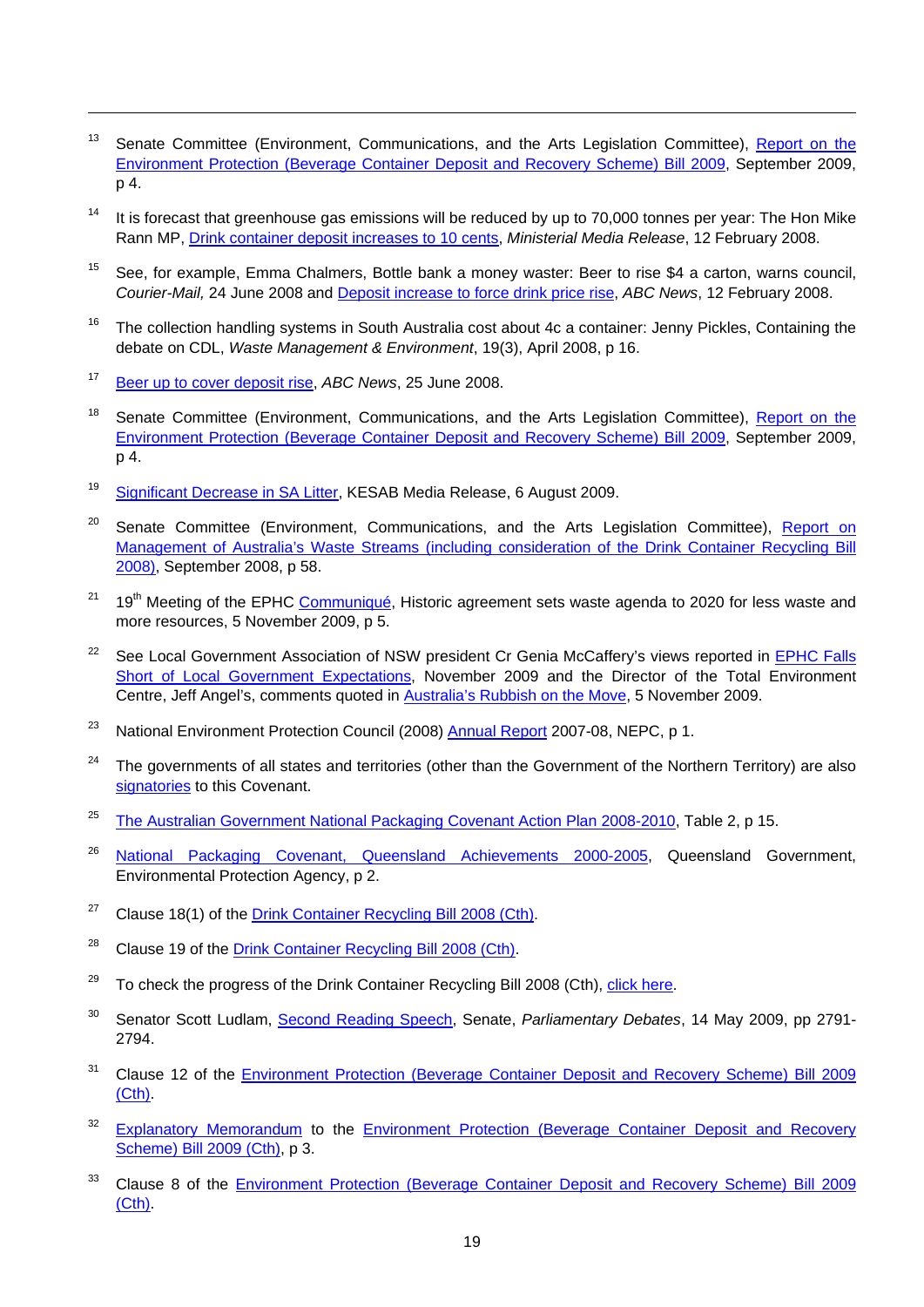- <span id="page-23-0"></span><sup>34</sup> Clause 14 of the Environment Protection (Beverage Container Deposit and Recovery Scheme) Bill 2009 [\(Cth\).](http://www.austlii.edu.au/au/legis/cth/bill_em/epcdarsb2009688/memo_0.html)
- <span id="page-23-1"></span> $35$  2009 National General Assembly of Local Government, National Convention Centre, Canberra, *[Resolutions](http://nga.alga.asn.au/business/resolutions/2009/#Theme3)*, 21-24 June 2009.
- <span id="page-23-2"></span><sup>36</sup> The Hon [Carmel Tebbutt](http://www.parliament.nsw.gov.au/Prod/parlment/members.nsf/0/B7D63557380B4BCC4A25672E0002E1DD), MP, then Minister Assisting the Minister for the Environment, Container deposit [legislation](http://www.parliament.nsw.gov.au/prod/parlment/hansart.nsf/V3Key/LC20010411020), New South Wales, Legislative Council, Questions Without Notice, *Parliamentary Debates*, 11 April 2001, p 13,552.
- <span id="page-23-3"></span><sup>37</sup> Stuart White, [Container Deposit Legislation](http://www.abc.net.au/rn/science/earth/stories/s512555.htm), Earthbeat, Radio National, 25 March 2002. Note, however, the study's results were not universally accepted. The Beverage Industry Environment Council commissioned Access Economics Pty Limited to prepare a report (Critical Assessment of *[Independent Review of](http://www.accesseconomics.com.au/publicationsreports/getreport.php?report=41&id=48%20-)  Container Deposit Legislation in New South Wales*[, Prepared by Dr Stuart White, Director, Institute for](http://www.accesseconomics.com.au/publicationsreports/getreport.php?report=41&id=48%20-)  [Sustainable Futures, University of Technology, Sydney](http://www.accesseconomics.com.au/publicationsreports/getreport.php?report=41&id=48%20-), 2002) on behalf of the Packaging Industry Sector which provided a critical assessment of Dr White's report. In the view of the authors of the critique (p i), Dr White's report failed to properly respond to the terms of reference and it had numerous methodological errors, such as limited primary research, selective use of research, partial analysis, non-transparency of numerical results and gaps and defects in the internal logic and analysis.
- <span id="page-23-4"></span>38 Stuart White, A bottler of an idea, *Waste Management and Environment*, 13(4) May 2002.
- <span id="page-23-5"></span>39 [Waste Avoidance and Resources Recovery \(Container Recovery\) Bill 2008 \(NSW\)](http://www.parliament.nsw.gov.au/prod/parlment/nswbills.nsf/0/BF517113EA29B646CA2572D6007CFE94).
- <span id="page-23-6"></span>40 These are described below.

- <span id="page-23-7"></span>41 [Waste Avoidance and Resources Recovery \(Container Recovery\) Bill 2008 \(NSW\)](http://www.parliament.nsw.gov.au/prod/parlment/nswbills.nsf/0/BF517113EA29B646CA2572D6007CFE94).
- <span id="page-23-8"></span>42 See [Council still awaiting bottle refund answers,](http://www.abc.net.au/news/stories/2008/09/04/2354894.htm) *ABC News*, 4 September, 2008 and [Container deposit](http://www.abc.net.au/news/stories/2009/01/28/2475836.htm)  [scheme offers jobs hope](http://www.abc.net.au/news/stories/2009/01/28/2475836.htm), *ABC News*, 28 January 2009; see also Mr J Williams MP, [Container Deposit](http://www.parliament.nsw.gov.au/prod/PARLMENT/hansArt.nsf/V3Key/LA20090310011)  [Legislation,](http://www.parliament.nsw.gov.au/prod/PARLMENT/hansArt.nsf/V3Key/LA20090310011) Legislative Assembly, Parliament of New South Wales, 10 March 2009, p 13153.
- <span id="page-23-9"></span><sup>43</sup> This date, 18 October 2008, was the date of the most recent election in the ACT. The ACT Legislative Assembly has fixed four-year terms, with [elections](http://www.elections.act.gov.au/faqselection.html) held every four years on the third Saturday in October.
- <span id="page-23-10"></span>44 The Hon Andrew McNamara MP, [Queensland welcomes no plastic bag levy decision](http://www.cabinet.qld.gov.au/MMS/StatementDisplaySingle.aspx?id=57639), *Ministerial Media Statement*, 17 April 2008. See also, Hon Andrew McNamara MP, Estimates Committee F – Sustainability, Climate Change and Innovation, 23 July 2008, p 55.
- <span id="page-23-11"></span><sup>45</sup> Hon Andrew McNamara MP, Estimates Committee  $F -$  Sustainability, Climate Change and Innovation, 23 July 2008, p 55.
- <span id="page-23-12"></span>46 [Bottle deposit call](http://pine-rivers-press.whereilive.com.au/news/story/bottle-deposit-called/), *Pine Rivers Press*, 8 October 2008.
- <span id="page-23-13"></span>47 Broad support for 10c deposit on bottles, *Courier-Mail*, 4 February 2009.
- <span id="page-23-14"></span><sup>48</sup> Western Australia Department of Environment, Submission to Productivity Commission Enquiry into Waste [Generation and Resource Efficiency,](http://www.pc.gov.au/__data/assets/pdf_file/0009/22788/sub101.pdf) February 2006, p 5.
- <span id="page-23-15"></span><sup>49</sup> The Hon Sally Talbot MLC, [Container Deposit Legislation](http://www.parliament.wa.gov.au/web/newwebparl.nsf/iframewebpages/Hansard+-+Daily+Transcripts), Western Australia, Legislative Council, 27 November 2007, p 7732.
- <span id="page-23-16"></span><sup>50</sup> [Container Deposit Policy Statement,](http://www.wastenet.net.au/policy/statements/CDSPolicy/file/at_download) WA Local Government Association, June 2008, p 6.
- <span id="page-23-17"></span><sup>51</sup> Western Australia Legislative Council Standing Committee on Environment and Public Affairs, Municipal [Waste Management in Western Australia,](http://www.parliament.wa.gov.au/web/newwebparl.nsf/iframewebpages/Legislative+Council+-+Current+Committees) p 15.
- <span id="page-23-18"></span><sup>52</sup> Mr John Hyde MLA, Waste Avoidance and Resource Recovery Amendment Bill 2009 (WA), Legislative Assembly, [Hansard](http://www.parliament.wa.gov.au/web/newwebparl.nsf/iframewebpages/Hansard+Search), 17 September 2009, pp 7254b-7264a.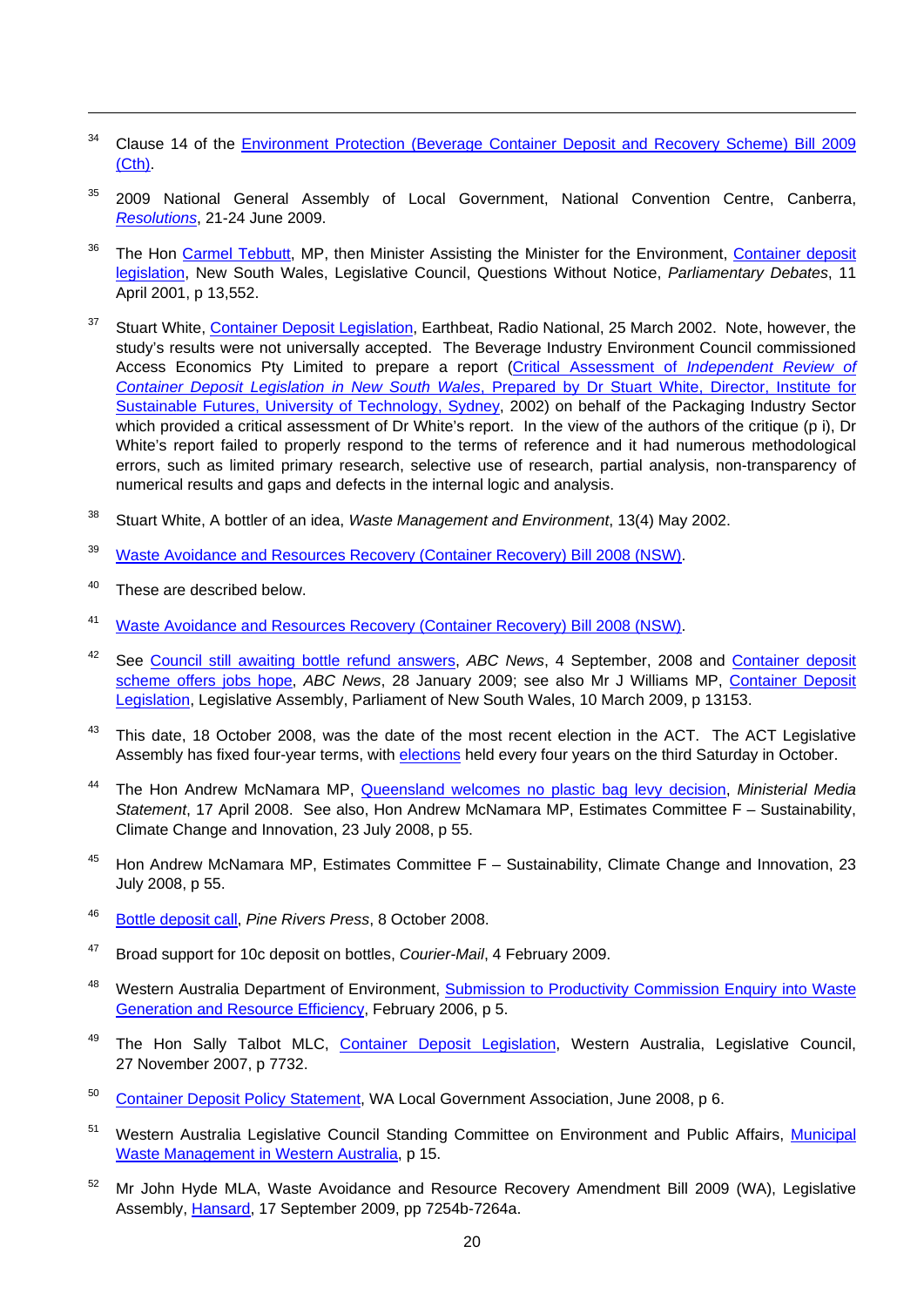- <span id="page-24-0"></span><sup>53</sup> Ms Adele Carles MLA, Waste Avoidance and Resource Recovery Amendment Bill 2009 (WA), Legislative Assembly, [Hansard](http://www.parliament.wa.gov.au/web/newwebparl.nsf/iframewebpages/Hansard+Search), 17 September 2009, pp 7254b-7264a.
- <span id="page-24-1"></span><sup>54</sup> The Hon Robin Chapple MLC, Waste Avoidance and Resource Recovery Amendment Bill 2009 (WA), Legislative Council, [Hansard](http://www.parliament.wa.gov.au/web/newwebparl.nsf/iframewebpages/Hansard+Search), 17 November 2009, p 9056b.
- <span id="page-24-2"></span><sup>55</sup> The Hon Robin Chapple MLC, Waste Avoidance and Resource Recovery Amendment Bill 2009 (WA), Legislative Council, [Hansard](http://www.parliament.wa.gov.au/web/newwebparl.nsf/iframewebpages/Hansard+Search), 1 December 2009, pp 10180e-10200a.
- <span id="page-24-3"></span><sup>56</sup> The legislation was assented to on 7 December 2009 and came into operation upon Royal Assent. See [Parliament of Western Australia – Bills – All Bills](http://www.parliament.wa.gov.au/web/newwebparl.nsf/iframewebpages/Bills+-+All).
- <span id="page-24-4"></span><sup>57</sup> [Department of Primary Industries, Parks, Water and Environment](http://www.environment.tas.gov.au/index.aspx?base=4994), Tasmanian Government website.
- <span id="page-24-5"></span><sup>58</sup> [Feasibility Study of a Container Deposit System for Tasmania](http://www.environment.tas.gov.au/file.aspx?id=5992), Hyder Consulting Pty Ltd, 28 May 2009, p 40.
- <span id="page-24-6"></span><sup>59</sup> [Feasibility Study of a Container Deposit System for Tasmania](http://www.environment.tas.gov.au/file.aspx?id=5992), Hyder Consulting Pty Ltd, 28 May 2009, p 54, and see Mr John Hyde MLA, Waste Avoidance and Resource Recovery Amendment Bill 2009 (WA), Legislative Assembly, [Hansard](http://www.parliament.wa.gov.au/web/newwebparl.nsf/iframewebpages/Hansard+Search), 17 September 2009, pp 7254b-7264a.
- <span id="page-24-7"></span>60 [NT Government rejects best model for Container Deposit Legislation,](http://www.ecnt.org/pdf/news_2003_AprMay.PDF) *EnvironmeNT*, April/May 2003, p 7.
- <span id="page-24-8"></span><sup>61</sup> Media Release: Hon Len Kiely MLA, Minister for Natural Resources, Environment and Heritage, National [Container Deposit One Step Closer,](http://newsroom.nt.gov.au/index.cfm?fuseaction=viewRelease&id=3926&d=5) 17 April 2008.
- <span id="page-24-9"></span><sup>62</sup> [Get Cash for Your Containers At the Freds Pass Show,](http://newsroom.nt.gov.au/adminmedia/mailouts/5569/attachments/Freds%20Pass%20Cash%20for%20Containers.pdf) Northern Territory Government Media Release, 15 May 2009.
- <span id="page-24-10"></span>63 Mr Ingram MP, [Environment: container deposit scheme,](http://tex.parliament.vic.gov.au/bin/texhtmlt?form=VicHansard.sum&debate=container+deposit&logic=and&members=%28All%29&members=%28All%29&activities=%28All%29&parliament=%28All+Parliaments%29+&month=%28All+Months%29&day=All) Question Without Notice, *VicHansard*, 28 February 2008, p 545.
- <span id="page-24-11"></span>64 The Hon John Brumby MP, [Environment: container deposit scheme,](http://tex.parliament.vic.gov.au/bin/texhtmlt?form=VicHansard.sum&debate=container+deposit&logic=and&members=%28All%29&members=%28All%29&activities=%28All%29&parliament=%28All+Parliaments%29+&month=%28All+Months%29&day=All) Question Without Notice, *VicHansard,*  28 February 2008, p 545.
- <span id="page-24-12"></span><sup>65</sup> The Hon Peter Batchelor MP, Environment Protection Amendment (Beverage Container Deposit and [Recovery Scheme\) Bill 2009 \(Vic\),](http://tex.parliament.vic.gov.au/bin/texhtmlt?form=VicHansard.adv) *VicHansard,* Victorian Legislative Assembly, 24 June 2009, p 2098. See also Government rejects bottle refund bill, *The Age*, 25 June 2009.
- <span id="page-24-13"></span>66 Government rejects bottle refund bill, *The Age*, 25 June 2009.
- <span id="page-24-14"></span>67 Ben Cubby, Insert here: Empties Instead of Coins, *Sydney Morning Herald*, 29 April 2009.
- <span id="page-24-15"></span><sup>68</sup> The Hon Bruce Scott MP, [Recycling](http://www.aph.gov.au/hansard/reps/dailys/dr020608.pdf), House of Representatives, Parliamentary Debates, 2 June 2008, pp 4110-4115, p 4111.
- <span id="page-24-16"></span><sup>69</sup> The Hon Bruce Scott MP, [Recycling](http://www.aph.gov.au/hansard/reps/dailys/dr020608.pdf), p 4111.
- <span id="page-24-17"></span>70 See [www.Envirobank.com.au](http://www.envirobank.com.au/)

- <span id="page-24-18"></span>71 Oliver Murray, [Instant rewards for your old rubbish with reverse vending machines](http://macarthur-chronicle-campbelltown.whereilive.com.au/news/story/instant-rewards-for-your-old-rubbish-with-reverse-vending-machine/), *Macarthur Chronicle*, 6 August 2009.
- <span id="page-24-19"></span>72 Kirsty McCann, Take that back, *Waste Management and Environment*, 17(3), April 2006.
- <span id="page-24-20"></span><sup>73</sup> Victoria. Parliamentary Library Research Service, Environment Protection Amendment (Beverage Container [Deposit and Recovery Scheme\) Bill 2009, Research Brief,](http://www.parliament.vic.gov.au/research/2009RBContainerDeposit.pdf) Number 3, May 2009; and the Hon Bruce Scott MP, [Recycling,](http://www.aph.gov.au/hansard/reps/dailys/dr020608.pdf) House of Representatives, *Parliamentary Debates*, 2 June 2008, p 4111.